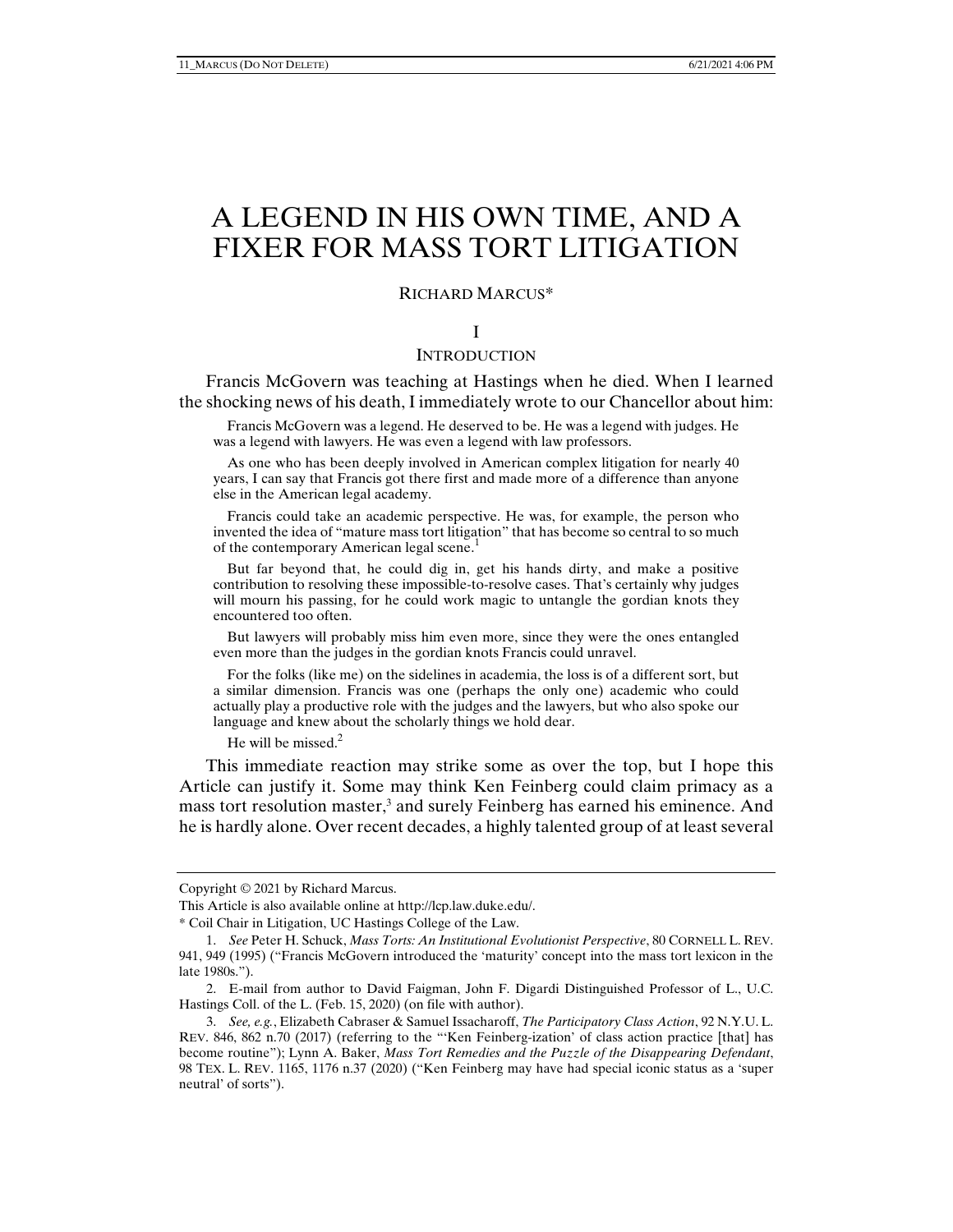dozen neutrals has come to prominence due to their critical role in resolution of class-action and multidistrict (MDL) litigation.4 Like Feinberg, almost all of the others came to eminence from the practice world. Indeed, there reportedly exists a "vast settlement support network"<sup>5</sup> that has facilitated the resolution of most (if not all) of the most prominent mass tort cases. So Francis might be considered one among many, though perhaps a preeminent one. Speaking from an academic perch, I find it astonishing that he achieved this eminence despite coming out of the academy. Even more astonishing is the fact that, while shouldering the huge demands of his role as a facilitator in mass tort cases, he remained one of the most prominent and internationally respected scholars in the field. *That* is why Francis stands out even from these talented others.<sup>6</sup>

To my mind, what both Francis McGovern and Ken Feinberg (and the dozens of others who have gained prominence in this field) brought to the solution of mass tort litigation might be likened to the title character in Bernard Malamud's 1966 book *The Fixer*.<sup>7</sup> For some that may have unsavory overtones (The fix is in), but for me it serves a hugely important role in this context (We urgently need somebody to fix this problem). Without people able to confect the fixes on which it depends, mass tort litigation might simply be impossible, or at least it would be much less effective and a lot more difficult.

In a sense, then, the question I seek to present is whether to desire or deplore fixers on the mass tort scene. For some in the academy, the fixers in mass tort litigation are almost anathema, the latest baggage of managerial judging, which began to emerge nearly a half century ago, and the Alternative Dispute Resolution (ADR) movement, which emerged in the 1980s. There are many forceful reasons to take this position. Indeed, some who have objected to judicial procedures to deal with mass torts have gone so far as to invoke Aristotle.8

Applauding the fixers involves throwing in one's lot with the pragmatists rather than the idealists in connection with mass tort litigation in particular and

 7. *See* BERNARD MALAMUD, THE FIXER (1966). The fixer in the book is a Jew in eastern Europe who is so talented as a fixer that his employer (not knowing he is a Jew) insists that he reside at his place of work to oversee things there. Because Jews were forbidden to live in this part of town, the fixer is picked up, and he is then accused of the sort of crime involving Christian children alleged in the *Protocols of the Elders of Zion* to have been committed by Jews.

 8. *See* Roger H. Trangsrud, *Mass Trials in Mass Tort Cases: A Dissent*, 1989 U. ILL. L. REV. 69, 71 n.36 (invoking Aristotle's *Nichomachean Ethics* in support of opposition to consolidated trials in mass tort cases to determine issues of general causation).

 <sup>4.</sup> The recent article by Professor Burch identifies some three dozen of the most significant "judicial adjuncts" in MDL litigation. *See* Elizabeth Chamblee Burch & Margaret S. Williams, *Judicial Adjuncts in Multidistrict Litigation*, 120 COLUM. L. REV. 2129 (2021).

 <sup>5.</sup> *See id.* at 2135.

 <sup>6.</sup> For a similar recognition of Francis's eminence as a scholar as well as a facilitator (and his exceptional personal ethos), *see* Elizabeth Cabraser & Robert Klonoff, *Francis McGovern: The Consummate Facilitator, Teacher, and Scholar*, 84 LAW & CONTEMP. PROBS., no. 2, 2021, at 1. I also note that I had the privilege (though I did not know it then) to be in the audience when Francis made his last academic presentation—at an important conference on tort law at Southwestern Law School in Los Angeles on February 7, 2020. Then, as in dozens of other presentations I have seen him give, he was polished, persuasive, and responsive.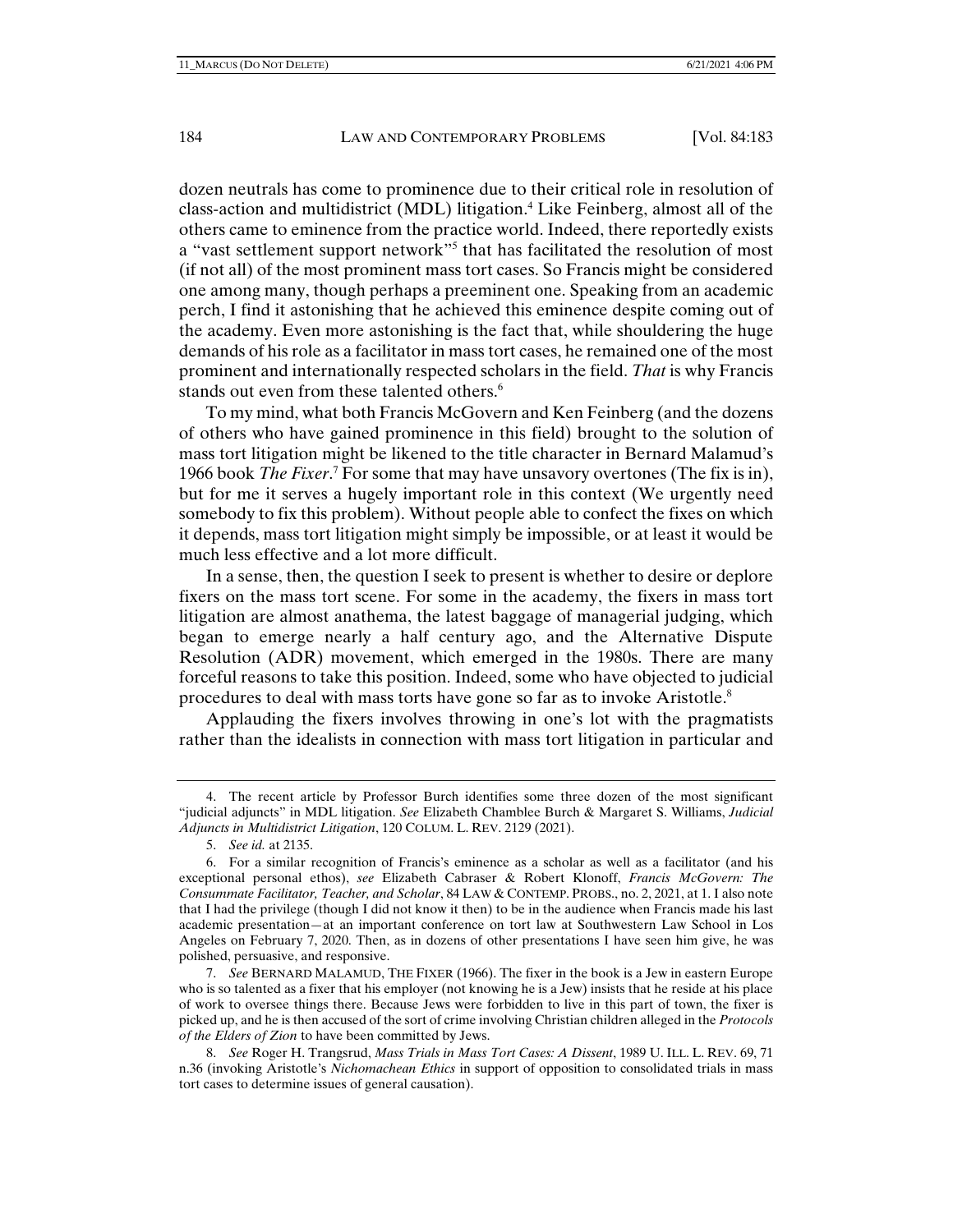complex litigation more generally. So, I think that it's worthwhile to use this opportunity to sketch the developments that contributed to the unique role Francis played. His remarkable talents were a central reason for his success, but various forces created the conditions that called forth his talents. The following will be impressionistic, because it canvasses events that have by now produced an immense volume of scholarship, but it seems to me to explain why fixers have become so essential to mass tort litigation.

#### II

#### HOW THINGS WERE

Inevitably, people are tempted to think of the past as a simpler, perhaps halcyon, time in contrast to the frenzied complex present. So it is with tort litigation.

The image is of a time when lawsuits were routinely one-on-one contests litigated through jury trial in local communities. Professor Chayes summoned up this image in his seminal 1976 article introducing the notion of public law litigation, typified by the school desegregation and prison conditions litigation of the 1970s, which was qualitatively different from what went before:

 (1) The lawsuit is *bipolar*. Litigation is organized as a contest between two individuals or at least two unitary interests, diametrically opposed, to be decided on a winner-takesall basis.

 (2) Litigation is *retrospective*. The controversy is about an identified set of completed events; whether they occurred, and if so, with what consequences for the legal relations of the parties.

 (3) *Right and remedy are interdependent*. The scope of relief is derived more or less logically from the substantive violation under the general theory that the plaintiff will get compensation measured by the harm caused by the defendant's breach of duty — in contract by giving plaintiff the money he would have had absent the breach; in tort by paying the value of the damage caused.

 (4) The lawsuit is a *self-contained* episode. The impact of the judgment is confined to the parties. If plaintiff prevails there is a simple compensatory transfer, usually of money, but occasionally the return of at think or the performance of a definite act. If defendant prevails, a loss lies where it has fallen. In either case, entry of judgment ends the court's involvement.

 (5) The process is *party-initiated* and *party-controlled*. The case is organized and the issues defined by exchanges between the parties. Responsibility for fact development is theirs. The trial judge is a neutral arbiter of their interactions who decides questions of law only if they are put in issue by an appropriate move of a party.<sup>9</sup>

According to Chayes, that shift meant that the judge became the central actor in litigation. Whether things were usually as simple in the halcyon past conjured up by Chayes is debatable. A few years later, Professors Eisenberg and Yeazell challenged Chayes' version of the litigation scene that existed before World War

 <sup>9.</sup> Abram Chayes, *The Role of the Judge in Public Law Litigation*, 89 HARV. L. REV. 1281, 1282– 83 (1976).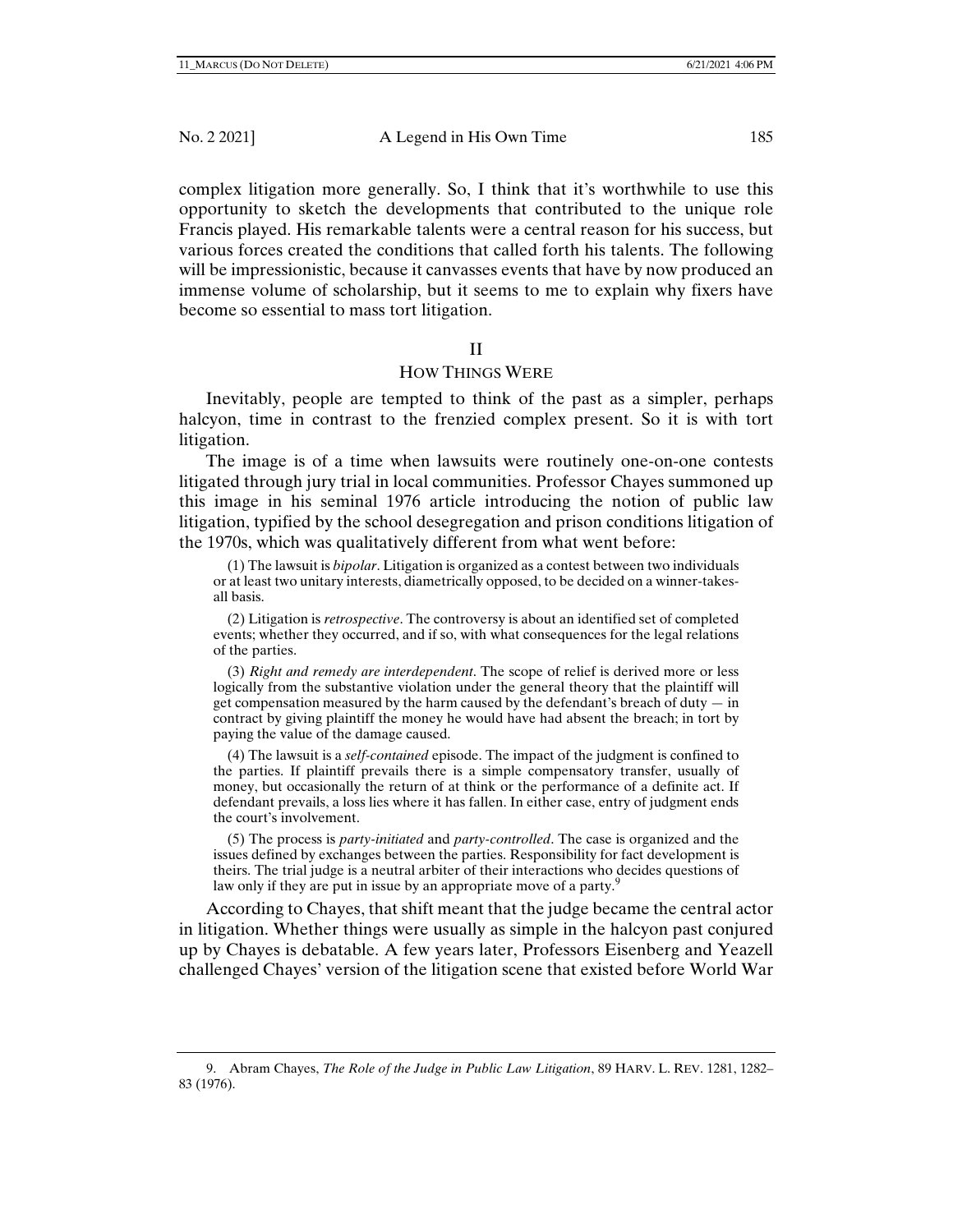II.10 But Chayes' descriptive account captured many of the stresses about institutional reform litigation that captured the imagination of a generation of procedure scholars.<sup>11</sup>

There is little doubt that, at least into the first half of the 20th century, much litigation did look like what Chayes described. Consider, for example, Prof. Feldman's description of trials handled by future Supreme Court Justice Robert Jackson before he entered the Roosevelt Administration in 1934:

With the financial stakes typically tiny, the cases Jackson took early in his career were as much theater as they were law. The local community treated a day's worth of trials as entertainment. Court was not held before a judge, but in front of a justice of the peace who was not a lawyer. Trials took place not in a regular courtroom, but wherever there was space to gather; in a school, a church, or the dance hall of a Masonic Temple.<sup>12</sup>

Some prewar litigation may have displayed some of the features that Chayes described, but in an era of occasional billion-dollar verdicts it is worth noting that the manageable routine litigation of that era probably resembled what Chayes described, and that tort litigation of the era was typified by relatively modest recoveries. To take a prominent example, the plaintiff in *Erie Railroad Co. v. Tompkins*13 obtained a verdict of \$30,000 after he was thrown under defendant's train, which ran over his right arm, severing it.<sup>14</sup> And even then, his lawyers had to hide him away to keep him from accepting a low settlement as the case moved toward the Supreme Court.15 Tort litigation was hardly a central concern. Much of current litigation may still resemble Professor Chayes' description.16

And there was much to be said in favor of that method of resolving cases. As Professors Burbank and Subrin urged in 2011, American tort law depended on such community input:

[M]any legal norms need community input for the decisions applying them to be accepted by that community. Issues such as negligence, intentional discrimination, material breach of contract, and unfair competition are not facts capable of scientific demonstration. Nor are these issues pure questions of law. Rather, they are concepts mixing elements of fact and law that become legitimate behavioral norms when the

 <sup>10.</sup> *See* Theodore Eisenberg & Stephen Yeazell, *The Ordinary and Extraordinary in Institutional Litigation*, 93 HARV. L. REV. 465 (1980) (arguing that there were parallels to the public law models of litigation Chayes described as new that had existed long before).

 <sup>11.</sup> For discussion of the impact of the article, see Richard Marcus, *Public Law Litigation and Legal Scholarship*, 21 U. MICH. J. L. REFORM 647 (1988).

 <sup>12.</sup> NOAH FELDMAN, SCORPIONS: THE BATTLES AND TRIUMPHS OF FDR'S GREAT SUPREME COURT JUSTICES 45 (2010).

 <sup>13.</sup> Erie Railroad Co. v. Tompkins, 304 U.S. 64, 70 (1938).

 <sup>14.</sup> Irving Younger, *What Happened in Erie*, 56 TEX. L. REV. 1011, 1021 (1978).

 <sup>15.</sup> *See id.* at 1021–22 (describing how one of the plaintiff lawyers got Tompkins to stay with him in Baldwin, New York, after learning that the railroad had offered to settle the case with Tompkins for \$7,500, which Tompkins regarded as an enormous sum).

 <sup>16.</sup> Indeed, a Pew Foundation study in 2020 found that state court litigation has increasingly featured claims by corporate creditors against individual debtors, who are usually not represented by counsel. *See* PEW FOUND., HOW DEBT COLLECTORS ARE TRANSFORMING THE BUSINESS OF STATE COURTS 13 (May 6, 2020). Whatever else one may say about such litigation, it surely does is at least as simple as the model Prof. Chayes described.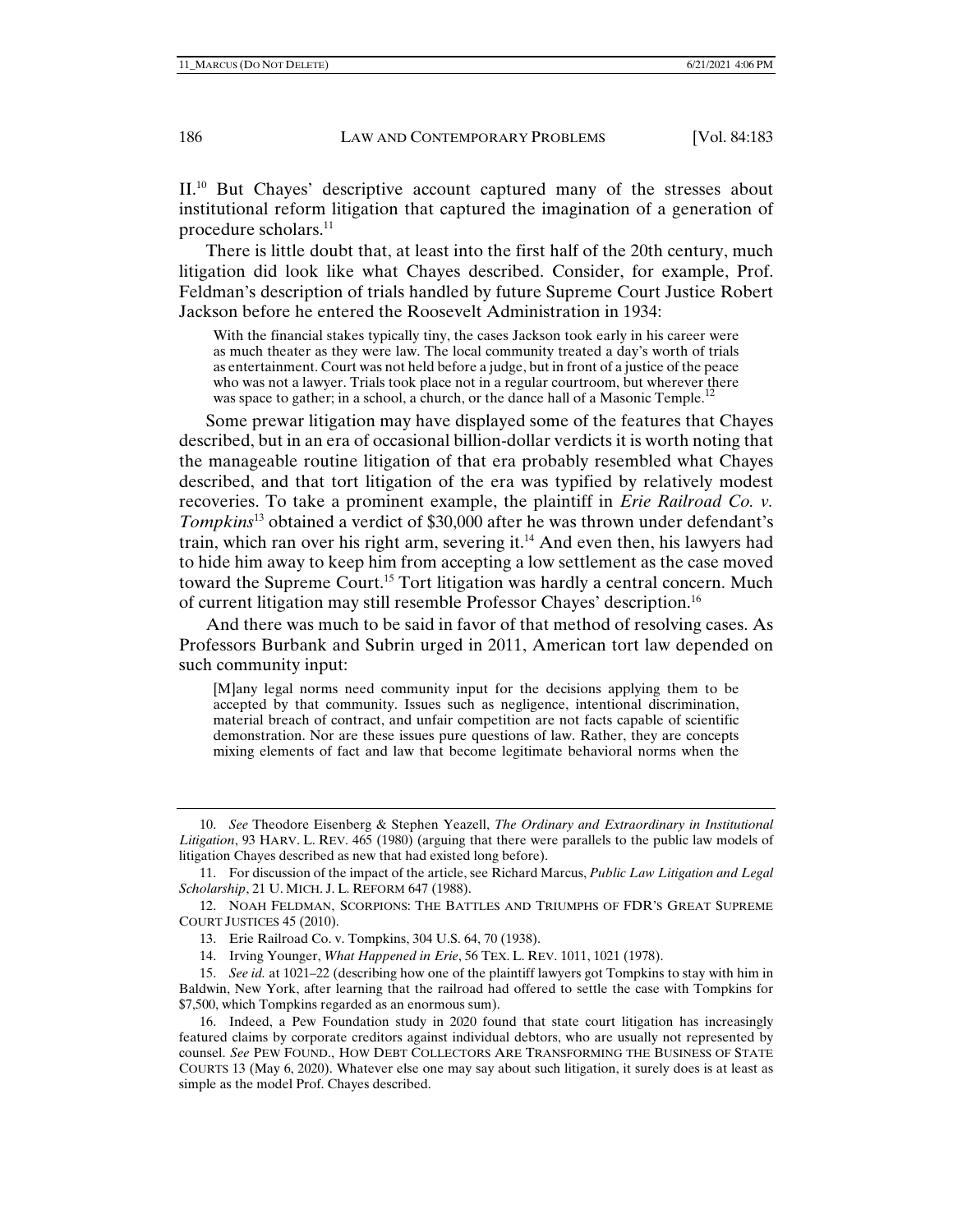citizenry at large, acting through jury representatives, decides what the community deems acceptable.<sup>17</sup>

Burbank and Subrin were reacting to the ongoing decline in the frequency of trial—particularly jury trial—in the era of managerial judging.<sup>18</sup> Indeed, one might argue that the jury trial was in significant measure a constraint on the powers of the judge.19 For the present topic, however, the more pertinent shift identified by Chayes was the challenging nature of decrees in public law litigation designed to correct systemic abuses, often in governmental institutions such as schools or prisons. To give effect to constitutional or statutory commands, judges had to design and implement decrees that were not dictated by law but devised for the pending case. To perform this difficult task, they had to enlist "outside help—masters, amici, experts, panels, advisory committees" that could design and implement these structural decrees.<sup>20</sup> Furthermore, "[t]hese outside sources commonly found themselves exercising mediating and even adjudication functions among the parties." One could say that this experience planted the seed for the later involvement of Francis McGovern and Ken Feinberg in mass tort litigation. Understanding why this happened depends on appreciating trends in tort law and in procedure.

#### III

#### THE PRESENT MASS TORT REALITY

The simple past described by Professor Chayes is long gone, at least for headline-grabbing tort litigation. To see that, one need look no farther than recent headlines. Of course, not all cases make the headlines; as Professors Halton and McCann wrote in 2004, the "holler of the dollar" gets newspaper attention for the exceptional cases, not the average ones. $^{21}$ 

But Halton and McCann were talking about *million*-dollar verdicts. The present mass tort reality involves amounts that are *so* large that it's not surprising that they get headline space. To take one striking recent example, consider Bayer's mid-2020 agreement to pay some \$10 billion to settle a large quantity of

 <sup>17.</sup> Stephen B. Burbank & Stephen N. Subrin, *Litigation and Democracy: Restoring a Realistic Prospect of Trial*, 46 HARV. C.R.-C.L. L. REV. 399, 401 (2011).

 <sup>18.</sup> For discussion, *see* Marc Galanter, *The Vanishing Trial: An Examination of Trials and Related Matters in State and Federal Courts*, 1 J. EMPIRICAL LEGAL STUD. 439 (2004), and the other articles in this first issue of this journal.

 <sup>19.</sup> *See* Steven Friedland, *The Competency and Responsibility of Jurors in Deciding Cases*, 85 NW. L. REV. 190, 207–08 (1990) (arguing that the jury "serves as a check upon the judge's power in each case") (quoting Patrick Higginbotham, *Continuing the Dialogue: Civil Juries and the Allocation of Judicial Power*, 56 TEX. L. REV. 47, 58 (1977)).

 <sup>20.</sup> Chayes, *supra* note 9, at 1300–01.

 <sup>21.</sup> *See* WILLIAM HALTON & MICHAEL MCCANN, DISTORTING THE LAW: POLITICS, MEDIA, AND THE LITIGATION CRISIS 167 (2004) (explaining that "multimillion-dollar winners of state lotteries are covered far more than those who win only thousands," and that big-money awards similarly enable the press to present court cases in dramatic form).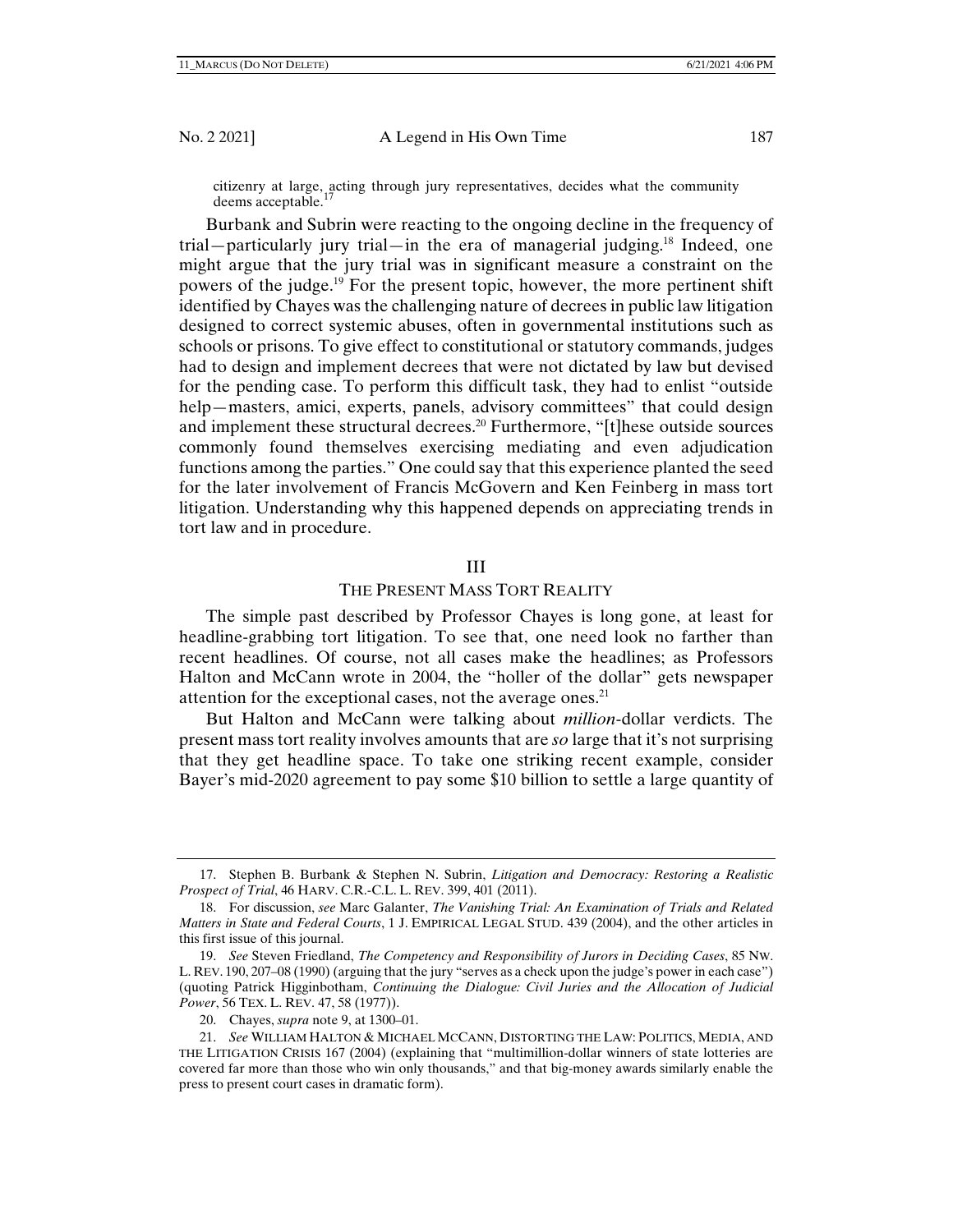Roundup litigation, which garnered headlines in the *New York Times*, 22 the *Wall Street Journal*<sup>23</sup> and the *Washington Post*<sup>24</sup> And even that deal left some 30,000 additional claims unresolved.25 Nonetheless, Bayer shares rose more than 7% on announcement of the potential settlement.<sup>26</sup> To deal with those additional (unresolved) claims, Bayer sought to use a class-action settlement, but the San Francisco federal judge presiding over the MDL litigation involving Roundup raised questions that prompted the parties to seek to retool the deal.<sup>27</sup> News of the judge's uneasiness with the proposed class-action deal caused a decline of more than 5% in Bayer stock.<sup>28</sup>

The Roundup MDL is hardly the only high-profile mass tort litigation. Probably the biggest one is the National Prescription Opiate MDL pending before Judge Polster in federal court in Cleveland. The figures bandied about regarding that litigation are astronomical, as might be expected. One defendant, whose CEO said that "We don't have that much money," settled for \$250 million over ten years and an additional promise to provide its (other) drugs free to those in need of the medication.29 The *Wall Street Journal* reported: "That framework

 24. *Bayer Paying Up to \$10.9B to Settle Monsanto Weedkiller Case*, ASSOCIATED PRESS, June 24, 2020, https://apnews.com/article/a12603a80c8238d1f7af3705cfec610a [https://perma.cc/23NA-EPPV].

 25. *See* Jef Feeley, Tim Loh & Tim Bross, *Bayer Isn't Out of the Roundup Woods as 30,000 Claims Remain*, BLOOMBERG (June 24, 2020), https://www.bloomberg.com/news/articles/2020-06-25/bayer-isnt-out-of-the-woods-on-roundup-as-30-000-claims-remain [https://perma.cc/6BS3-XXFX].

 26. *See* Jef Feeley & Tim Loh, *Bayer Shares Jump on Report of Potential Roundup Settlement*, BLOOMBERG, (June 23, 2020), https://www.bloomberg.com/news/articles/2020-06-23/bayer-shares-jumpin-frankfurt-on-report-of-roundup-settlement [https://perma.cc/H6G2-9ZHE]. This rise in stock price in the wake of an announced settlement was not unique. Indeed, in Ortiz v. Fibreboard Corp., 527 U.S. 815 (1999), the Court confronted a Rule  $23(b)(1)$  "limited fund" settlement in which it noted the seeming effect on Fibreboard's stock price of the district court's approval of the settlement. To show the limited fund, Fibreboard offered evidence from an investment banker that it has a new worth of \$235 million. But after the district court approved the class action settlement, there was a "surge" in Fibreboard's stock price, and it was acquired for \$515 million plus \$85 million in assumed debt—a total of roughly \$600 million. *See id.* at 850 n.28.

 27. *See* Jef Feeley, *Bayer to Alter Plan for Handling Future Roundup Cancer Suits*, BLOOMBERG (July 8, 2020), https://news.bloomberglaw.com/product-liability-and-toxics-law/bayer-to-retool-plan-forresolving-future-roundup-cancer-suits [https://perma.cc/8GWG-9X6Y].

 28. *See id.* For another recent example, *see* Jennifer Maloney, *Juul Valuation Cut Over 70% From Its Peak, to \$10 Billion*, WALL ST. J., Oct. 30, 2020, at B3. The article offers the following explanation: "Once one of the country's most highly valued startups, Juul has been pummeled over the past two years by regulatory crackdowns, lawsuits and investigations into whether it marketed vaping products to teens." *Id.* One feature of those troubles is *In re* Juul Labs, Inc., Marketing, Sales Practices, and Products Liability Litigation, MDL no. 2913 (N.D. Cal.).

 29. *See* Charley Grant, *Teva's Benign Opioid Settlement Isn't in the Bag Yet*, WALL ST. J. (July 26, 2020), https://www.wsj.com/articles/tevas-benign-opioid-settlement-isnt-in-the-bag-yet-11595772000 [https://perma.cc/G2GW-EHU6].

 <sup>22.</sup> Patricia Cohen, *Roundup's Maker Agrees to Pay More Than \$10 Billion to Settle Thousands of Claims that the Weedkiller Causes Cancer*, N.Y. TIMES (June 25, 2020), https://www.nytimes.com/2020/06/24/business/roundup-settlement-lawsuits.html [https://perma.cc/7X77-

SRL8].

 <sup>23.</sup> Ruth Bender, Laura Kusisto & Sara Randazzo, *Bayer to Pay Up to \$10.9 Billion to Settle Lawsuits Over Roundup Weedkiller*, WALL ST. J. (June 24, 2020), https://www.wsj.com/articles/bayerreaches-10-5-billion-settlement-over-weedkiller-roundup-11593017309 [https://perma.cc/6WX5- WJRW].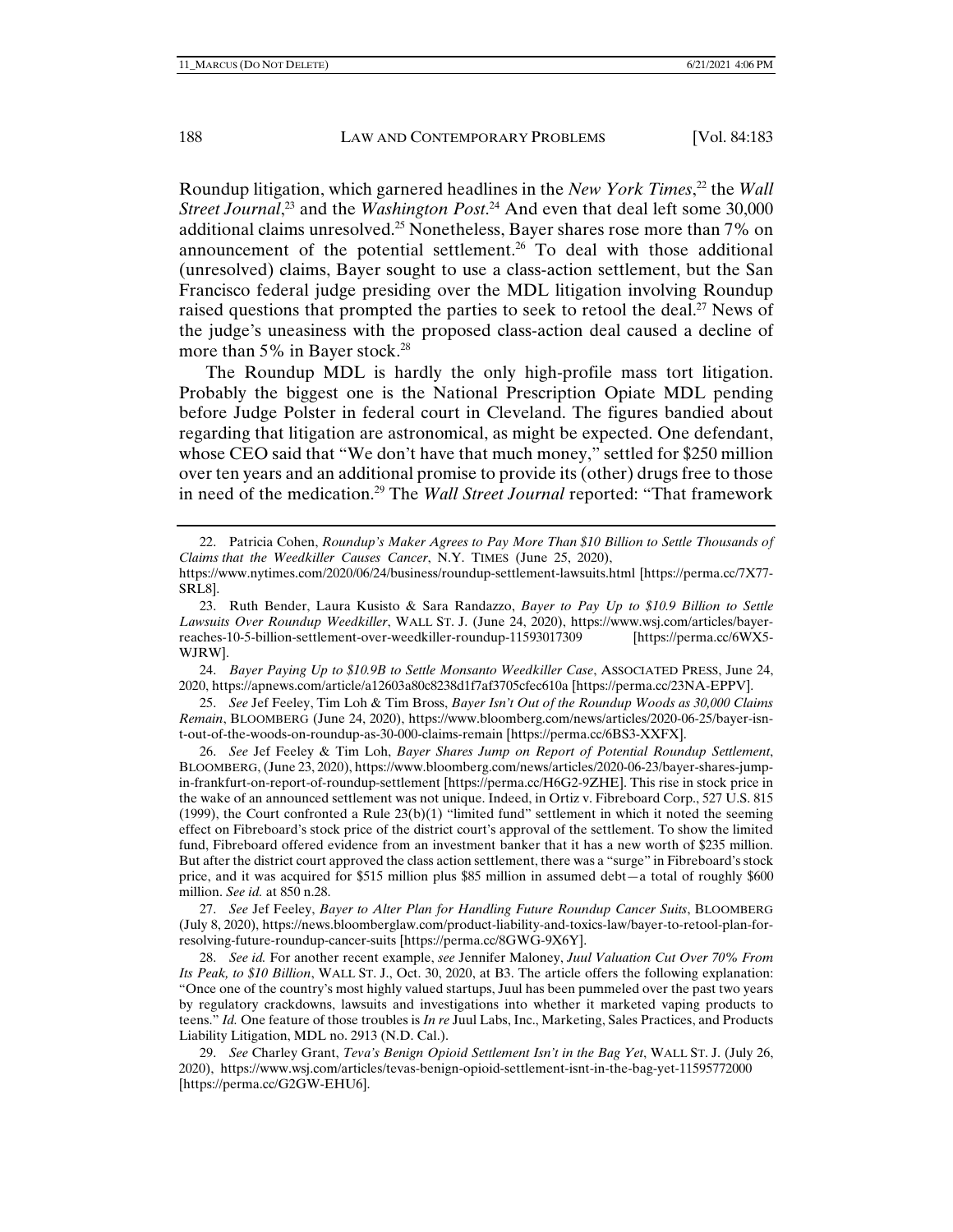has made shareholders happy and shares are up about 50% since.<sup>330</sup> Another opioid maker threatened to file a bankruptcy petition, while others had already sought such protection.<sup>31</sup>

Meanwhile, another outburst of litigation about talc has garnered considerable attention, particularly for suits filed in state court in St. Louis. In late June, *Bloomberg Legal News* reported that one jury verdict in a talc case was cut in half to \$2.1 billion, with the \$500 million award for actual damages sustained, but the original \$4 billion in punitive damages was reduced to \$1.6 billion.32

Tort litigation did not involve billions during the era Professor Chayes described.33 Indeed, it may be that the first billion dollar verdict to gain national attention was a verdict of \$1.8 billion (after trebling) in an antitrust suit by MCI against  $AT&T<sup>34</sup>$  In the suit brought by Pennzoil against Texaco in 1984, accusing Texaco of wrongfully interfering with its contract to acquire the Getty Oil Co., Pennzoil won a verdict for more than \$7.5 billion in compensatory damages and \$3 billion in punitive damages. Texaco went to federal court, claiming that the Texas requirement that it post bond to appeal violated due process because there was no way it could obtain a bond of that dimension. The Supreme Court eventually ruled that a federal court could not interfere in this state-court matter.<sup>35</sup> Although Texaco did manage to appeal in state court, all it obtained was a reduction of the punitive damages to \$1 billion, and it then sought bankruptcy protection. Pennzoil later settled for \$3 billion.<sup>36</sup>

Neither *MCI v. AT&T* nor *Pennzoil v. Texaco* was a mass tort case; there was essentially one plaintiff and one defendant. One might say that, in that sense, it almost resembled Professor Chayes' traditional one-on-one lawsuit. But mass torts began to emerge in the 1960s. Perhaps the first mass tort litigation of the current sort was the MER/29 litigation, involving 1,500 plaintiffs who sued a drug maker, claiming that they had been injured by the drug.<sup>37</sup> At a conference in 1994, Professor Schuck referred to "twenty-five years' experience of mass tort

- 34. *See* MCI Commc'ns Corp. v. Am. Tel. & Tel. Co., 708 F.2d 1081 (7th Cir. 1983).
- 35. Pennzoil Co. v. Texaco, Inc., 481 U.S. 1 (1987).

 <sup>30.</sup> *See id.*

 <sup>31.</sup> *See* Alexander Gladstone & Dave Sebastian, *Mallinckrodt May File for Bankruptcy, Undercutting Opioid Settlement*, WALL ST. J. (Aug. 4, 2020), https://www.wsj.com/articles/tevas-benignopioid-settlement-isnt-in-the-bag-yet-11595772000 [https://perma.cc/E2KU-KH8J] (reporting that Mallinckrodt was discussing a bankruptcy filing even though "[a]voiding a bankruptcy filing by Mallinckrodt was an important feature" of the proposed deal, and that Purdue Pharma LP and Insys Therapeutics, Inc. had already sought Ch. 11 protection).

 <sup>32.</sup> Jef Feeley, *Johnson & Johnson Talc Verdict Cut in Half to \$2.1 Billion by State Court*, BLOOMBERG (June 23, 2020), https://www.bloomberg.com/news/articles/2020-06-23/court-cuts-4-7 billion-j-j-talc-verdict-to-2-1-billion [https://perma.cc/3XEN-627J].

 <sup>33.</sup> *See supra* text accompanying note 13.

 <sup>36.</sup> *See* Tamar Lewin, *Pennzoil-Texaco Fight Raised Key Questions*, N.Y. TIMES (Dec. 19, 1987), https://www.nytimes.com/1987/12/19/business/pennzoil-texaco-fight-raised-key-questions.html [https://perma.cc/7V79-3JXG].

 <sup>37.</sup> *See* Paul Rheingold, *The MER/29 Story — An Instance of Successful Mass Disaster Litigation*, 56 CALIF. L. REV. 116 (1968) (describing the evolution of the litigation).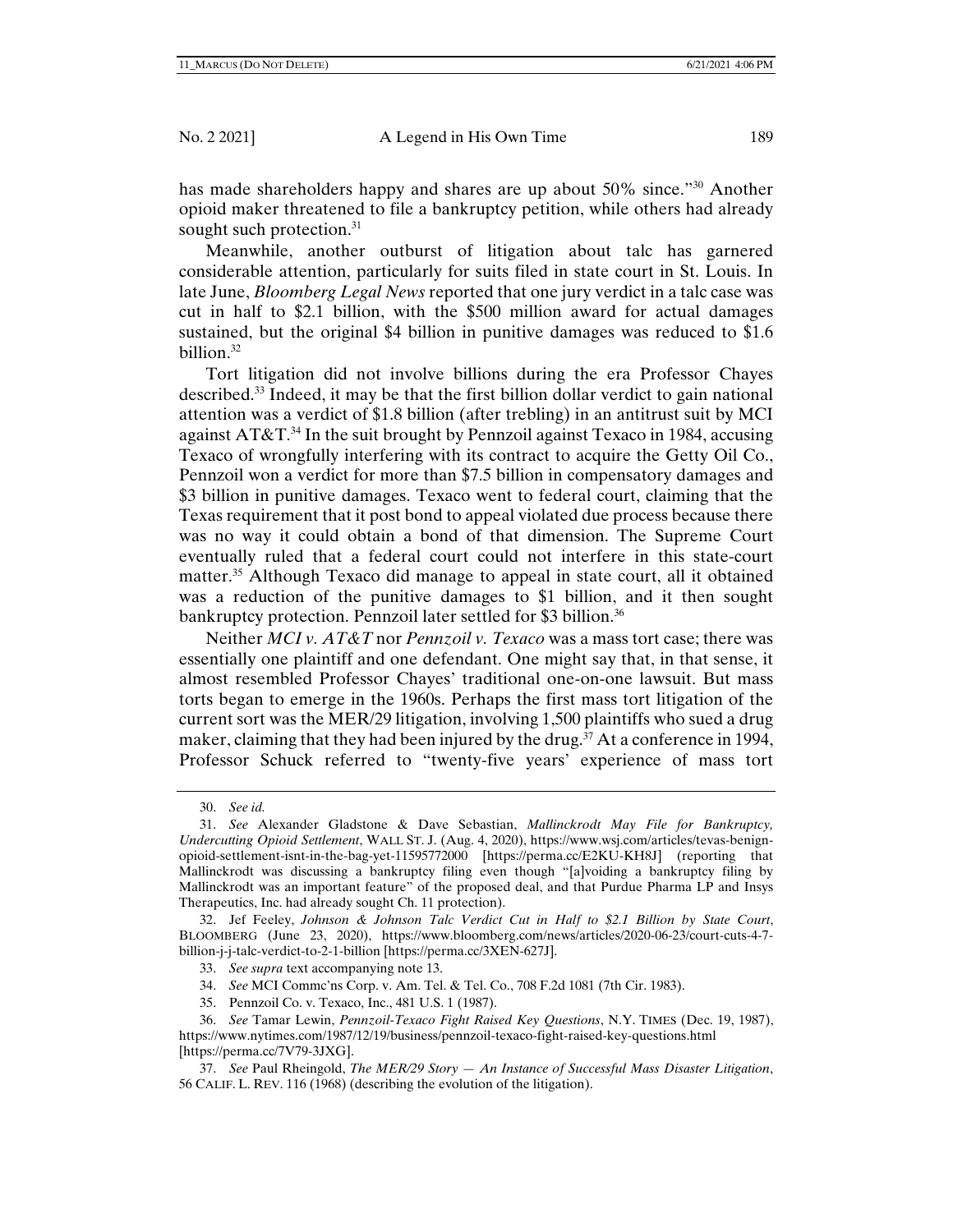litigation," reaching back to the 1960s.<sup>38</sup> The biggest mass tort litigation of that era was asbestos litigation, which had begun to pick up speed in the 1970s.39 And the bombshell that got sudden attention to that mass tort litigation was the decision by Johns-Manville, thought to be a highly successful company, to file a Chapter 11 bankruptcy petition in 1982 due to asbestos liability exposure.<sup>40</sup> Two years later, Professor Mark Roe published his highly influential piece *Bankruptcy and Mass Tort* in the *Columbia Law Review*. 41

These vignettes are only a few that have made the press recently. Why did this upsurge happen? How did we move from the simple one-on-one lawsuit of the past to the mega-litigation of today? In 1981, Judge Spencer Williams of the United States District Court for the Northern District of California offered one explanation:

 The latter half of the twentieth century has witnessed a virtual explosion in the frequency and number of lawsuits filed to redress injuries caused by a single product manufactured for use on a national level. Indeed, certain products have achieved such national notoriety due to their tremendous impact on the consuming public, that the mere mention of their names — Agent Orange, Asbestos, DES, MER/29, Dalkon Shield — conjures images of massive litigation, corporate stonewalling, and infrequent yet prevalent "big money" punitive damage awards.<sup>42</sup>

And as globalization picked up speed, use on a national level did not fully capture the litigation potential, at least for American companies that could be sued in the United States by plaintiffs from around the world.<sup>43</sup>

A second strand of explanation has to do with tort law, something of a revolution wrought by section 402A of the Restatement (Second) of Torts. The adoption of product liability tort theories produced, after 1960, what Professor Priest, writing in 1985, called "a conceptual revolution that is among the most dramatic ever witnessed in the Anglo-American legal system."44 He traced this revolution to the academic tort work beginning in the 1930s that proceeded from

 <sup>38.</sup> Peter Schuck, *supra* note 1, at 941. This paper was originally presented at a Cornell Law School conference in October 1994. *See* Roger C. Cramton, *Individualized Justice, Mass Torts, and "Settlement Class Actions": An Introduction*, 80 CORNELL L. REV. 811, 811 (1995).

 <sup>39.</sup> *See* PAUL BRODEUR, OUTRAGEOUS MISCONDUCT: THE ASBESTOS INDUSTRY ON TRIAL (1984) (chronicling the rise of asbestos litigation).

 <sup>40.</sup> *See* Mark Kunkler, *The Manville Corporation Bankruptcy: An Abuse of the Judicial Process?*, 11 PEPP. L. REV. 151, 153 (1983) (examining the use of federal bankruptcy by the Manville Corporation to seek refuge from product liability claims).

 <sup>41.</sup> *See* Mark J. Roe, *Bankruptcy and Mass Tort*, 84 COLUM. L. REV. 846 (1984).

 <sup>42.</sup> *In re* N. Dist. of Cal. "Dalkon Shield" IUD Prods. Liab. Litig., 526 F. Supp. 887, 892 (N.D. Cal. 1981).

 <sup>43.</sup> True, *forum non conveniens* might be advanced as a ground to get these non-American plaintiffs relegated to the courts of their home countries, but often that effort was not successful. Personal jurisdiction limitations might present insurmountable obstacles for non-Americans to sue non-American companies in the United States, however. *See* Bristol-Myers Squibb Co. v. Superior Ct., 137 S. Ct. 1773 (2017) (holding that even though California plaintiffs could sue Bristol-Myers in California, other plaintiffs from other states could not because specific jurisdiction did not exist to support their suits in California).

 <sup>44.</sup> George Priest, *The Invention of Enterprise Liability: A Critical History of the Intellectual Foundations of Modern Tort Law*, 14 J. LEGAL STUD. 461, 461 (1985).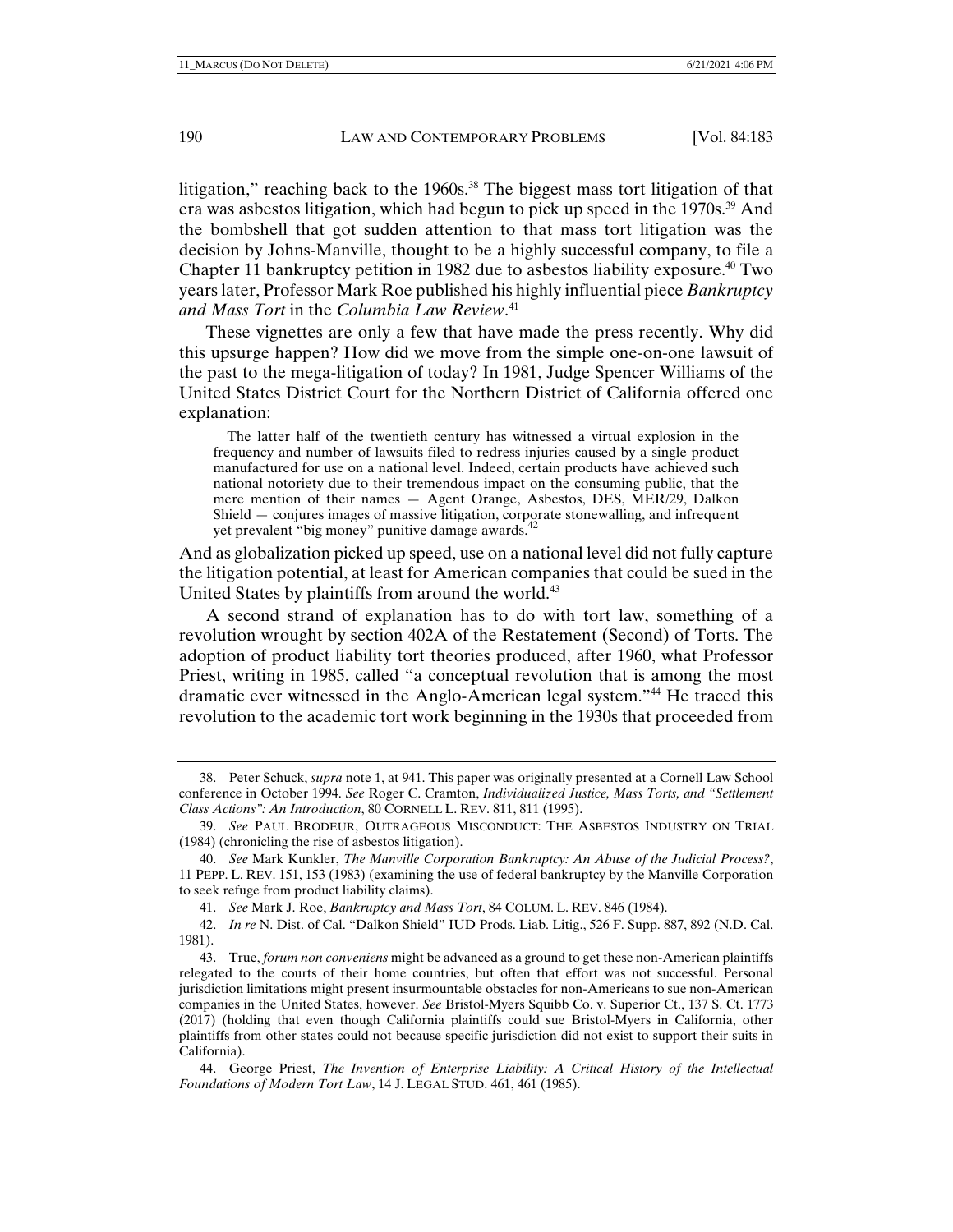"a single coherent conception . . . business enterprises ought to be responsible for losses resulting from products they introduce into commerce."45 This doctrinal development "generates complicated legal and economic issues—of industrywide apportionment of liability, probabilistic causation, and retroactive liability—that would have appeared bizarre to a lawyer dealing with defective products in the 1950s."46

At almost the same time Professor Priest was lamenting the turn in modern tort law, Professor Rosenberg was building on Professor Chayes' public law vision of litigation in general to propose a public law approach to mass tort litigation, designed to ease the burden of proving causation by employing a class action method.<sup>47</sup> Although it can't be said that this approach has swept the field as section 402A did, one might say that it has given birth to the notion of a medical monitoring claim designed to guard against harms resulting from exposure to toxic substances.48 Coupled with the growing national (and now global) market for products, by the early 1990s these forces had, in Professor Issacharoff's words, "placed the courts under siege."<sup>49</sup>

It should not be surprising that this burst of activity produced curricular consequences. Since the 1980s, law school courses in mass torts have flowered. Indeed, that is what Francis McGovern was teaching at Hastings when he died. But their importance in the marketplace far outstrips their academic profile. There is even a business headquartered in Florida entitled "Mass Torts Made Perfect, LLC."<sup>50</sup> That is not principally a story of interest to torts scholars, however. As Professor Siciliano put it in the 1990s, "mass torts present few interesting or novel questions of [tort] doctrine or substance."51 Similarly, his colleague Professor Henderson said that "the alleged 'crisis' that purports to justify extraordinary procedural innovations in mass tort involve not the nature of the underlying claims, but their number."52 So we must turn to procedure rather than tort to appreciate the developments in which Francis played such a prominent role.

 52. James A. Henderson, Jr., *Comment: Settlement Class Actions and the Limits of Adjudication*, 80 CORNELL L. REV. 1014, 1018 (1995).

 <sup>45.</sup> *Id.* at 463.

 <sup>46.</sup> *Id.* at 462.

 <sup>47.</sup> *See* David Rosenberg, *The Causal Connection in Mass Tort Exposure Cases: A "Public Law" Vision of the Tort System*, 97 HARV. L. REV. 851 (1984) (arguing that the class actions method would maximize social welfare and protect individual entitlements for mass exposure cases).

 <sup>48.</sup> *See generally* Kenneth Abraham, *Liability for Medical Monitoring and the Problem of Limits*, 88 VA. L. REV. 1975 (2002).

 <sup>49.</sup> Samuel Issacharoff, *Administering Damage Awards in Mass-Tort Litigation*, 10 REV. LITIG. 463, 493 (1991).

 <sup>50.</sup> MASS TORTS MADE PERFECT, https://mtmp.com.

 <sup>51.</sup> John A. Siciliano, *Mass Torts and the Rhetoric of Crisis*, 80 CORNELL L. REV. 990, 991 (1995).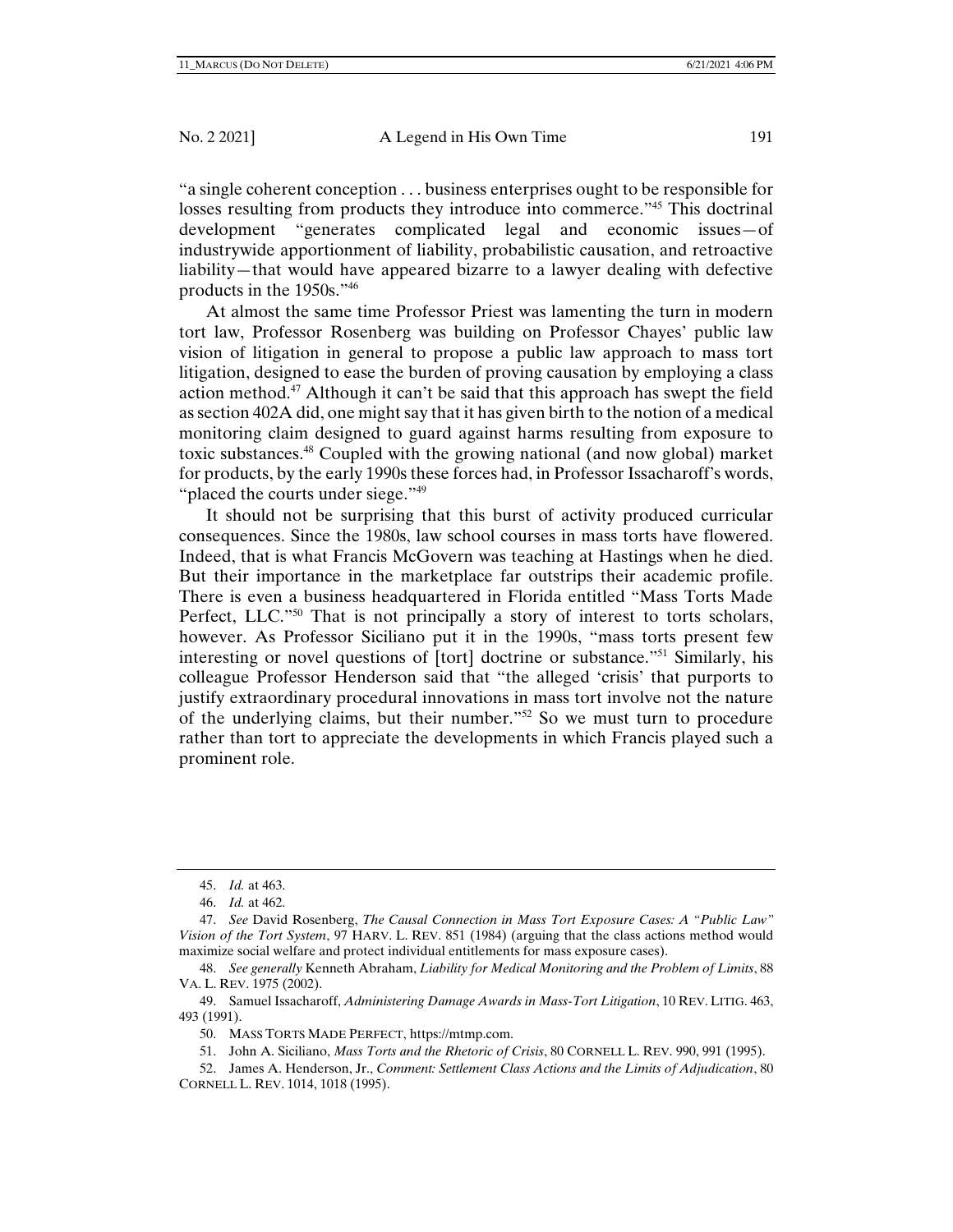# IV THE SHIFTING PROCEDURAL LANDSCAPE

Whatever the prevailing reality before World War II, the emerging actuality by the late 1940s was that what we would now call complex litigation was taking center stage in litigation in the American federal courts. By the late 1940s, the federal courts embarked on a study of protracted litigation that led to publication of a 1951 study known as the Prettyman Report.<sup>53</sup> This report was followed by various conferences and, in 1960, the publication by the Federal Judicial Center of the *Handbook for Complex Litigation*, 54 forerunner of the *Manual for Complex Litigation*, now in its fourth edition.55

But as we have seen already, that protracted litigation in the 1950s and 1960s was very different from what we would now call mass tort litigation. Very often it involved governmental action against large-scale commercial actors. Indeed, the antitrust litigation of the 1960s and 1970s came to emphasize "coattail" litigation by private plaintiffs following governmental actions, often employing the class-action device to add magnitude to their litigation efforts.56 After the Supreme Court recognized an implied private right of action for securities fraud,<sup>57</sup> the securities fraud class action came into its own, partly energized by the 1966 amendments to Rule 23.

During this period of time, mass tort litigation was not at the forefront, and procedural innovation did not seem critical to it. To take an early example of such litigation, consider the MER/29 pharmaceutical litigation of the 1960s. That litigation began as some 1500 individual damage claims against the manufacturer of the drug. But the defendant tried to persuade the Co-Ordinating Committee for Multiple Litigation (appointed by Chief Justice Warren to cope with the 2,000 plus antitrust suits arising out of a price-fixing conspiracy regarding heavy electrical equipment) to take over this outburst of litigation as well.<sup>58</sup> Failing that, the lawyers relied on what one of them described as a "free enterprise" system to coordinate discovery efforts even though the defendant would not permit joint trials.<sup>59</sup>

 <sup>53.</sup> *See Procedure in Anti-Trust and Other Protracted Cases*, 13 F.R.D. 62 (1951).

 <sup>54.</sup> *See Handbook of Recommended Procedures for the Trial of Protracted Cases*, 25 F.R.D. 351 (1960).

 <sup>55.</sup> *See* FED. JUD. CTR., MANUAL FOR COMPLEX LITIGATION, FOURTH (2004), https://www.uscourts.gov/sites/default/files/mcl4.pdf [https://perma.cc/HQ3Q-AJVX].

 <sup>56.</sup> *See* Howard M. Erichson, *Coattail Class Actions: Reflections on Microsoft, Tobacco, and the Mixing of Public and Private Lawyering in Mass Litigation*, 34 U.C. DAVIS L. REV. 1 (2000) (examining whether coattail class actions are a good model for the resolution of claims of widespread harm).

 <sup>57.</sup> J.I. Case Co. v. Borak, 377 U.S. 426 (1964).

 <sup>58.</sup> *See* Rheingold, *supra* note 37, at 126.

 <sup>59.</sup> *See id.* at 131. Rheingold's description of the relative power of plaintiffs and defendants in mass tort litigation half a century ago continues to ring bells:

The defendant in any mass disaster litigation is inherently well organized to deal with multiple litigation. It can coordinate its activities and to an extent even control the course of litigation. . . . Merrell [the defendant] was represented at a national level both by Richardson-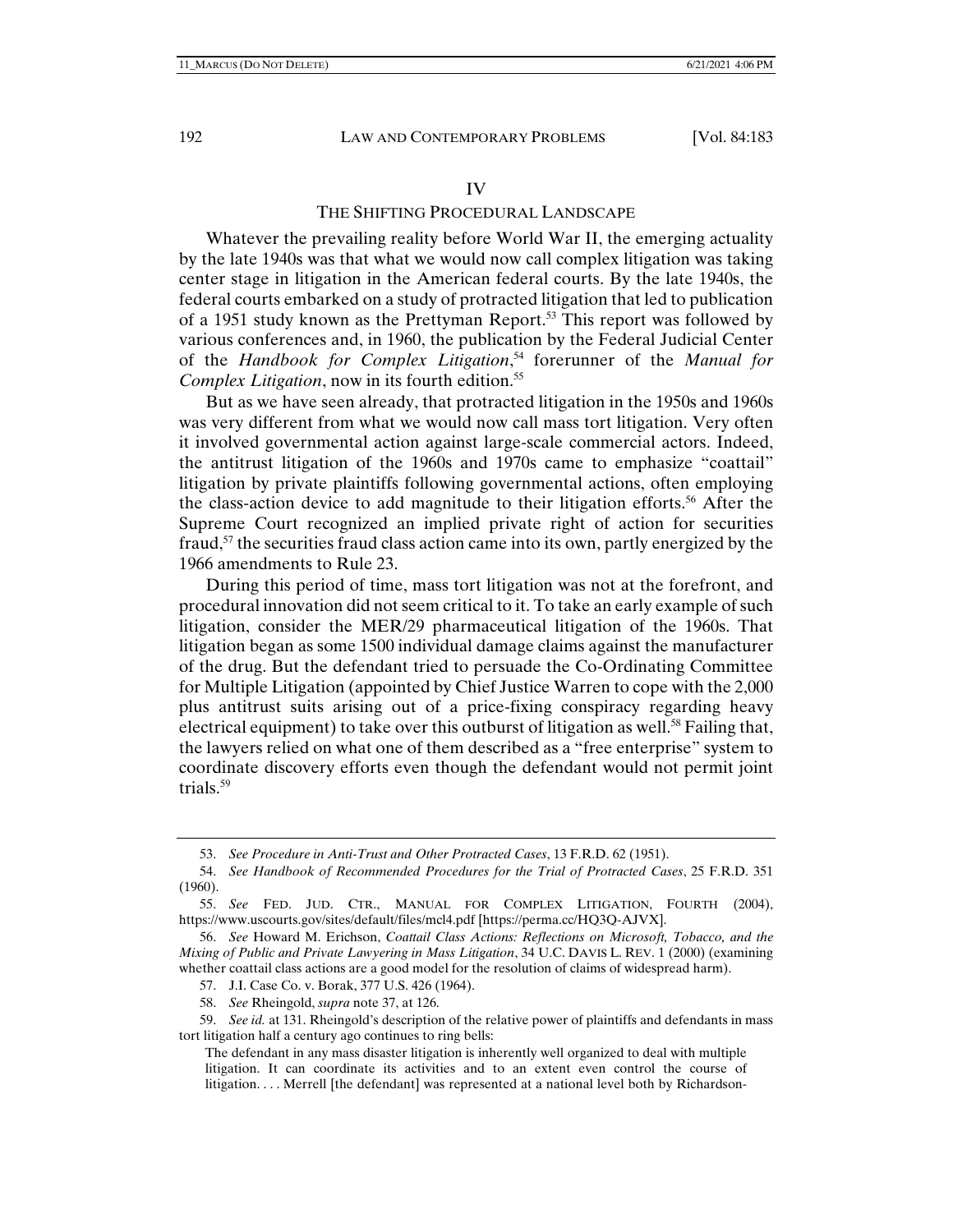Thus, an early effort to use a new tool of procedure—the MDL Panel—to deal with tort litigation was deflected. But as I have noted recently, in the decades since, "fairly often torts and civil procedure seem to be joined at the hip."<sup>60</sup> That symbiotic relationship came to fairly full flower during the half century after the MER/29 litigation wound down in the late 1960s.

Even before the current era of mass tort litigation, the specter of mass torts was already casting a long shadow over the redrafting of Rule 23, which led to the 1966 amendments that introduced the "modern class action."61 The prime vehicle for the modern class action was the Rule  $23(b)(3)$  common questions class. Within the Advisory Committee on Civil Rules, there was vehement disagreement during the 1960s about whether mass torts could fit the class-action mold.<sup>62</sup> The framers of the amended rule included in the Committee Note a warning that mass accident cases would normally not be suitable to class-action treatment.<sup>63</sup>

That early warning occurred against a background assumption that class actions—even attempted mass tort class actions—would ordinarily be litigated to judgment. But rather quickly the emerging reality of the new world of class action practice was settlement, not trial. The original modern class action rule did take note of settlement as a possibility but said nothing more than that a class action could be settled only with the court's approval. The paucity of guidance in the rule strongly suggests that the framers did not consider this prospect very important, a suggestion supported by the paucity of guidance in the Committee Note on how the court-approval provision should be interpreted.<sup>64</sup> From the beginning, then, the class action left judges without mooring on what often perhaps most of the time—became the most important question: Would this settlement be approved?

*Id.* at 124.

60. Richard Marcus, *Brave New World: Technology and Tort Practice*, 49 SWN. L. REV. 455 (2021).

 62. *See* John K. Rabiej, *The Making of Class Action Rule 23 – What Were We Thinking?*, 24 MISS. COL. L. REV. 323, 334–36 (2005) (detailing these debates, particularly between the Reporter, Professor Benjamin Kaplan, and John Frank, a member of the Advisory Committee).

 63. *See* FED. R. CIV. P. 23 advisory committee's note to 1966 amendment ("A 'mass accident' resulting in injuries to numerous persons is ordinarily not appropriate for a class action because of the likelihood that significant questions, not only of damages but of liability and defenses of liability, would be present, affecting the individuals in different ways. In these circumstances an action conducted nominally as a class action would degenerate in practice into multiple lawsuits separately tried.").

 64. The court-approval provision was in FED. R. CIV. P. 23(e). The entirely of the Committee Note guidance was: "Subdivision (e) requires approval of the court, after notice, for the dismissal or compromise of any class action." FED. R. CIV. P. 23 advisory committee's note to 1966 amendment.

Merrell house counsel and by a Wall Street firm acting as "national counsel" in both criminal and civil litigation.

 <sup>61.</sup> *See* John C. Coffee, Jr., *"Loser Pays": The Latest Installment in the Battle-Scarred, Cliff-Hanging Survival of the Rule 10b-5 Class Action*, 65 S.M.U. L. REV. 689, 689–90 (2015) (noting that Rule 10b-5 "did not truly become important until the modern class action was authorized by the revisions to Rule 23 of the Federal Rules of Civil Procedure in 1966"). The Supreme Court so recognized in Epic Systems, Inc. v. Lewis, 138 S.Ct. 1612, 1624 (2018): "Federal Rule of Civil Procedure 23 didn't create the modern class action until 1966."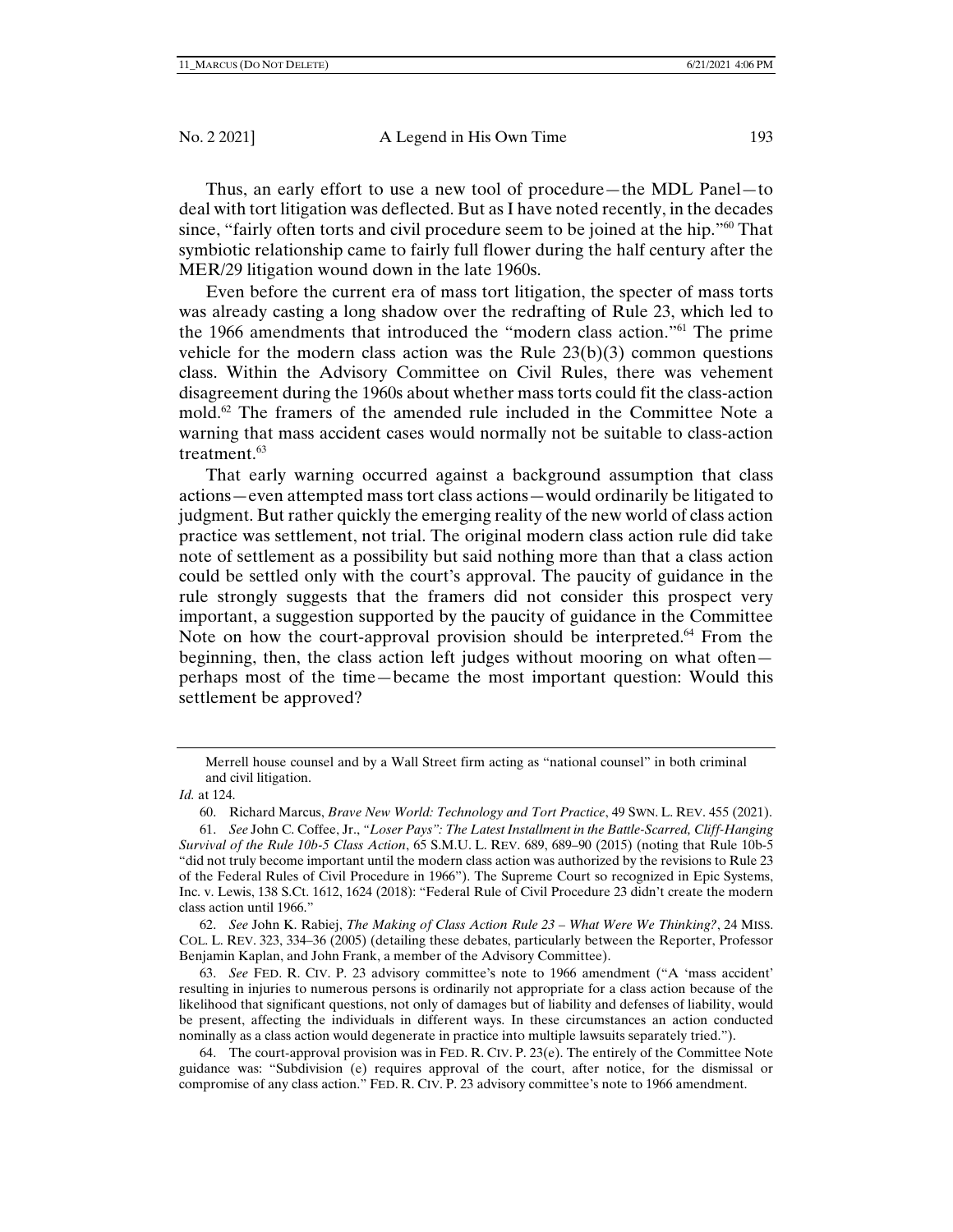The judges awoke to this problem rather quickly. Thus, by 1971 the Third Circuit was alert to the risk that, before official appointment as representative of the class, the putative class counsel could be put under "strong pressure to conform to the defendant's wishes . . . because . . . a negotiating defendant may not like his 'attitude' and may try to reach settlement with another member of the class."65 But defendants seeking to settle class actions to put an end to the litigation on terms acceptable to them would hardly concede that the case was a proper class action for full-fledged litigation and trial to achieve a settlement, and run the risk that the judge would reject the deal and set a trial date. Instead, they regularly proposed pre-certification settlements, with notice to class members that they could object or opt out of the deal. As the Seventh Circuit noted in 1987, "when notice of the class action is . . . sent simultaneously with the notice of the settlement itself, the class members are presented with what looks like a fait accompli."66

Gradually, then, the courts themselves developed methods for doing a better job of evaluating settlements. They developed a standard—"fair, reasonable, and adequate"—to determine whether to approve settlements. At least some circuits regarded the judge as a fiduciary for the class members in evaluating these settlement proposals that both sides endorsed as a good deal.<sup>67</sup> The various circuits developed distinctive lists of factors judges had to address in making this fiduciary determination. Eventually, the "fair, reasonable and adequate" standard was added to Rule 23 in 2003,<sup>68</sup> and in 2018 the rule's direction regarding settlement review were fortified.<sup>69</sup>

Around the same time, judges began to appreciate that the class action device might enable judges to cure some problems with tort law. Even before Professor Rosenberg offered a public law vision of class actions to solve the causation problem with toxic tort claims, Judge Williams (quoted above about the stimulus for the mega-litigation mass tort reality that began hitting the courts in the  $1980s^{70}$ ) tried to use Rule 23 to deal with Dalkon Shield litigation.<sup>71</sup> In a preemptive strike against unwise state tort law that could permit punitive damage recoveries from A.H. Robins to create the "unconscionable possibility that large numbers of plaintiffs who are not first in line at the courthouse will be deprived of a practical means of redress,"72 he directed the parties to brief the possibility

70. *See supra* text accompanying note 42.

 <sup>65.</sup> Ace Heating & Plumbing Co. v. Crane Co., 453 F.2d 30, 33 (3d Cir. 1971).

 <sup>66.</sup> Mars Steel Corp. v. Cont'l Ill. Nat. Bank, 834 F.2d 677, 680–81 (7th Cir. 1987).

 <sup>67.</sup> *See, e.g*., Reynolds v. Beneficial Nat. Bank, 288 F.3d 277, 279–80 (7th Cir. 2002) ("We and other courts have gone so far as to term the district judge in the settlement phase a fiduciary to the class").

 <sup>68.</sup> *See* FED. R. CIV. P. 23(e) (2003 amendments).

 <sup>69.</sup> *See* FED. R. CIV. P. 23(e); *see also* Richard Marcus, *Revolution v. Evolution in Class Action Reform*, 96 N.C. L. REV. 903 (2018) (discussing the history of class action reform).

 <sup>71.</sup> For a more extensive discussion, see Richard Marcus, *They Can't Do That, Can They? Tort Reform via Rule 23*, 80 CORNELL L. REV. 858, 859–66 (1995) (considering whether Rule 23 can be used to effectuate tort reform).

 <sup>72.</sup> *In re* N. Dist. of Cal. "Dalkon Shield" IUD Prod. Liab. Litig., 526 F. Supp. 887, 893 (N.D. Cal. 1981).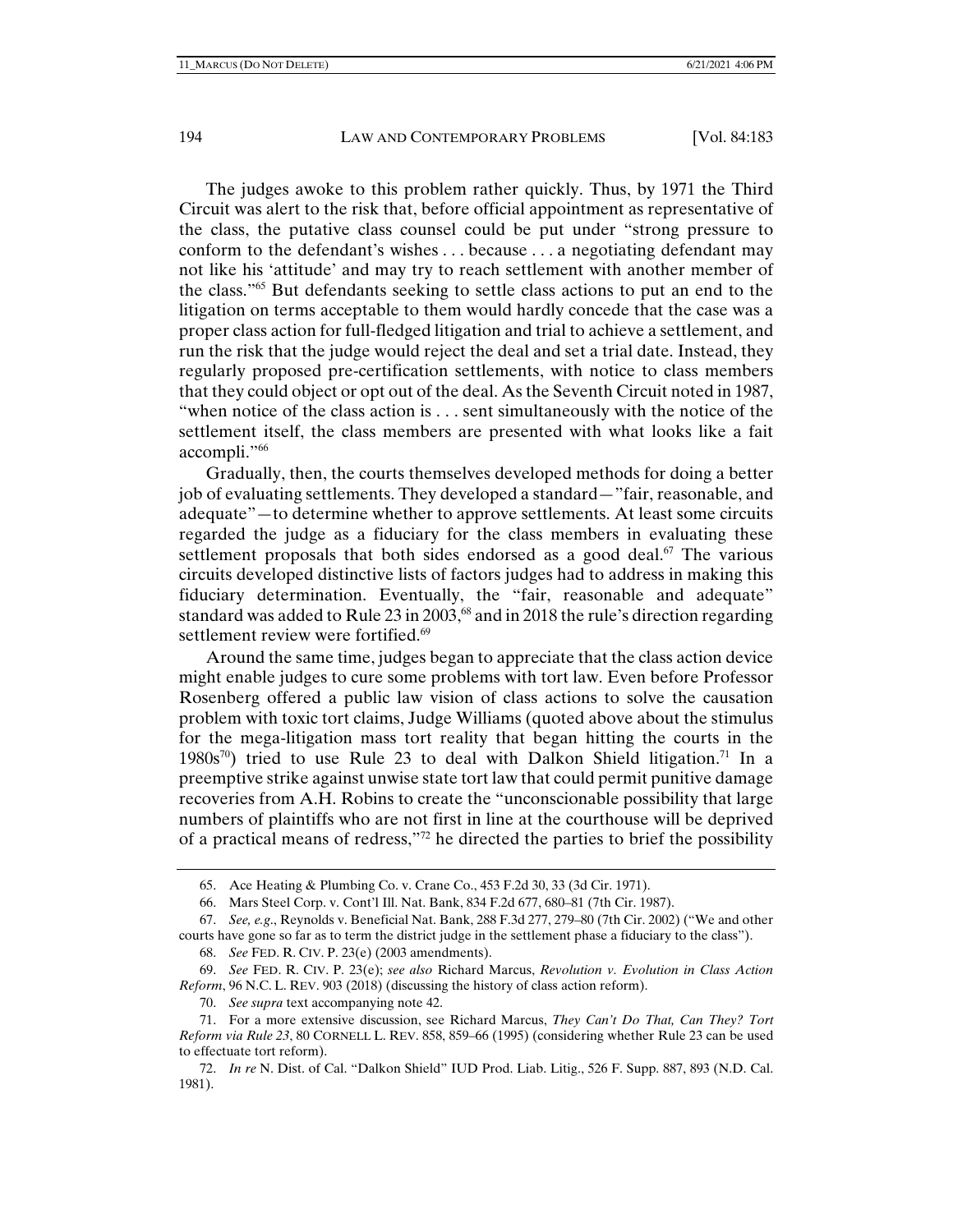of class certification of all punitive damages claims on a limited fund principle.73 He granted class certification, but the Ninth Circuit reversed.<sup>74</sup>

Though Dalkon Shield surely presented major mass tort challenges, it was dwarfed by "the elephantine mass of asbestos cases."75 The pressure of these cases was sufficient to cause the Judicial Panel on Multidistrict Litigation, after refusing five times to centralize them, to order their centralization in 1991.<sup>76</sup> In this extraordinary order, it also proposed consideration of a variety of methods of dealing with this mass of litigation—a single national class action trial, limited fund class certifications, or a global settlement.<sup>77</sup> It expressed the hope that centralization "will, in fact, lead to sizeable reductions in transaction costs (and especially in attorneys' fees)," and "emphasize[d] our intention to do everything within our power to provide such assistance [as developing a nationwide roster of federal judges to try asbestos cases] to this docket."78

In the wake of the Panel's order, the transferee court appointed steering committees on both the plaintiff and defendant side. After much negotiation partly facilitated by meetings at the Federal Judicial Center<sup>79</sup>—the parties reached an innovative solution using the opt-out provisions of Rule 23(b)(3). All people exposed in the workplace to asbestos who had not yet sued would be bound (unless they opted out) by a detailed agreed compensation schedule, and their claims would be handled through that mechanism. The settlement agreement was about 100 pages long and spelled out very specific criteria for compensation at various levels, but also said that claims would be evaluated

 79. *See* Georgine v. Amchem Prods., Inc., 157 F.R.D. 246, 264 (E.D. Pa. 1994). The district court's eventual findings and conclusions in support of approving the settlement fill ninety-three pages in the *Federal Rules Decisions*. The opinion emphasizes the amount of judicial effort involved:

[T]he fairness hearing was extensive and protracted, involving the testimony of some twentynine witnesses (live or by deposition) during 18 hearing days over a period of over five weeks. The Court heard testimony from participants in the settlement negotiations, several representative plaintiffs, two high-ranking officers of CCR [the defense organization that pooled the defense for a number of defendants in asbestos litigation], medical experts, and representative asbestos plaintiffs' attorneys. Numerous exhibits were submitted. The substance of the testimony covered, among other things, the decades-long history of asbestos litigation in the United States; the details of handling of asbestos litigation in the current tort system; the negotiation and operation of the proposed settlement and various objections to certain of its provisions; the competence and adequacy of Class Counsel; the medical conditions caused by exposure to asbestos and the reasonableness of the medical criteria set forth in the settlement; the ability of the CCR defendants to meet their financial obligations under the Stipulation through insurance proceeds or otherwise; and the negotiation and operation of settlements between Class Counsel and the CCR defendants to settle in the present tort system the inventory of pending claims of clients represented by Class Counsel and their affiliated law firms.

*Id.* at 260. This catalog of the efforts involved gives some suggestion of the value of assistance from reliable fixers.

 <sup>73.</sup> *See* FED. R. CIV. P. 23(b)(1)(B).

 <sup>74.</sup> *In re* N. Dist. of Cal. "Dalkon Shield" IUD Prod. Liab. Litig., 693 F.2d 847 (9th Cir. 1982).

 <sup>75.</sup> Ortiz v. Fibreboard Corp., 527 U.S. 815, 821 (1999).

 <sup>76.</sup> *See In re* Asbestos Prods. Liab. Litig. (No. VI), 771 F. Supp. 415, 415–18 (J.P.M.L. 1991).

 <sup>77.</sup> *See id.* at 422.

 <sup>78.</sup> *Id.* at 423.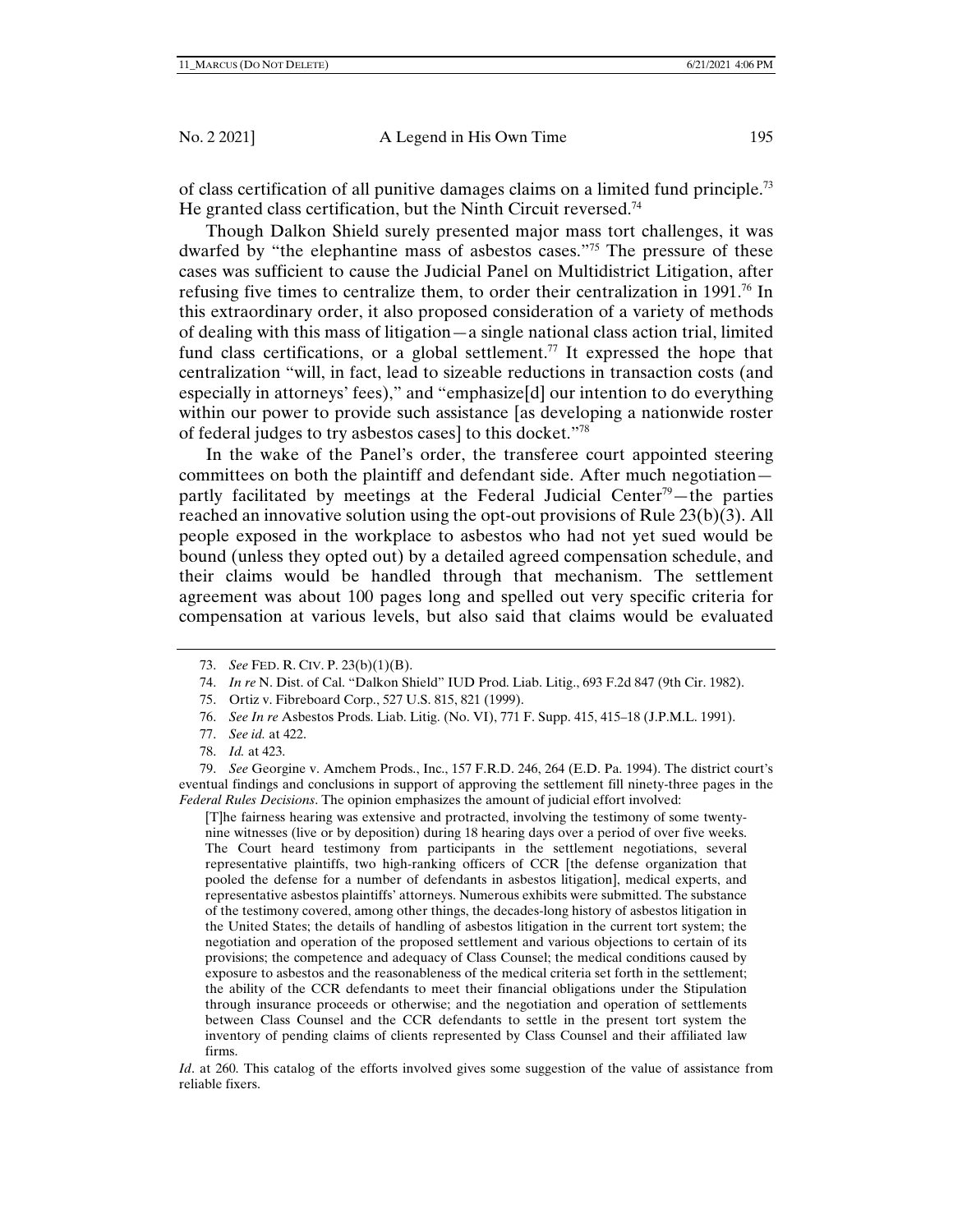according to "traditional tort principles" within the range of compensation amounts specified in the settlement agreement.<sup>80</sup> These amounts reportedly corresponded to actual settlement figures of cases already settled by the defendants.

The problem for the judge was to evaluate this proposal. Operating before the 2003 and 2018 amendments to Rule  $23(e)$ , which provided guidance for judges presented with class-action settlement proposals, ${}^{81}$  the judge convened a fairness hearing that lasted weeks and included testimony by many witnesses, most of them experts of one stripe or another, including a report from a law professor acting as a special master to report on whether the payment grid in the settlement document corresponded to actual payments is past litigation. As was often the case, this settlement proposal raised the vexing question how a court could evaluate a settlement before it had decided to grant class certification and deputized class counsel to act on behalf of the class. Indeed, in this case the proposed settlement was a "prepak"—the parties had arranged it even before filing the proposed class action, and jointly presented it to the court that very day. As we shall see, that is a situation in which the fixers become central.

One solution to this sort of problem would be to forbid consideration of any class-wide settlement until the class had first been certified under the standards of Rule 23. The Third Circuit seemed to embrace that view in 1995.<sup>82</sup> That might well even the playing field and overcome the problem that lawyers not authorized to go to trial for the class could not negotiate a good deal.<sup>83</sup> The district court had already approved the asbestos class action settlement before the Third Circuit's 1995 decision categorically disallowing settlement class certification on grounds that would not support litigation class certification. The Third Circuit reversed that approval, partly on the basis of its 1995 ruling that a proposed settlement did not affect the certification decision.<sup>84</sup> The Supreme Court granted certiorari and, in 1997, rejected this settlement certification in *Amchem Products, Inc. v. Windsor*. 85

The Court recognized in *Amchem* that the "settlement only" class had become a "stock device."86 Rejecting the Third Circuit's prohibition of settlement certification in the gentlest possible way, $87$  the Court nevertheless affirmed its

 <sup>80.</sup> Marcus, *supra* note 71, at 866–68.

 <sup>81.</sup> *See supra* notes 68–69 and accompanying text.

 <sup>82.</sup> *See In re* Gen. Motors Pick-Up Truck Fuel Tank Prod. Liab. Lit., 55 F.3d 768, 778 (3d. Cir. 1995) (holding that the standards for class certification in the "settlement class" context are the same as in the "litigation class" context).

 <sup>83.</sup> *See supra* note 65 and accompanying text.

 <sup>84.</sup> *See* Georgine v. Amchem Prods., Inc., 83 F.3d 610, 625 (3d Cir. 1996) ("the rule in this circuit is that settlement class certification is not permissible unless the case" would have been triable as a class action).

 <sup>85.</sup> Amchem Prods., Inc. v. Windsor, 521 U.S. 591, 629 (1997).

 <sup>86.</sup> *Id.* at 618.

 <sup>87.</sup> *See id.* at 619 ("We agree with petitioners [seeking to uphold the settlement] to this limited extent: settlement is relevant to a class certification. The Third Circuit's opinion bears modification in that respect.").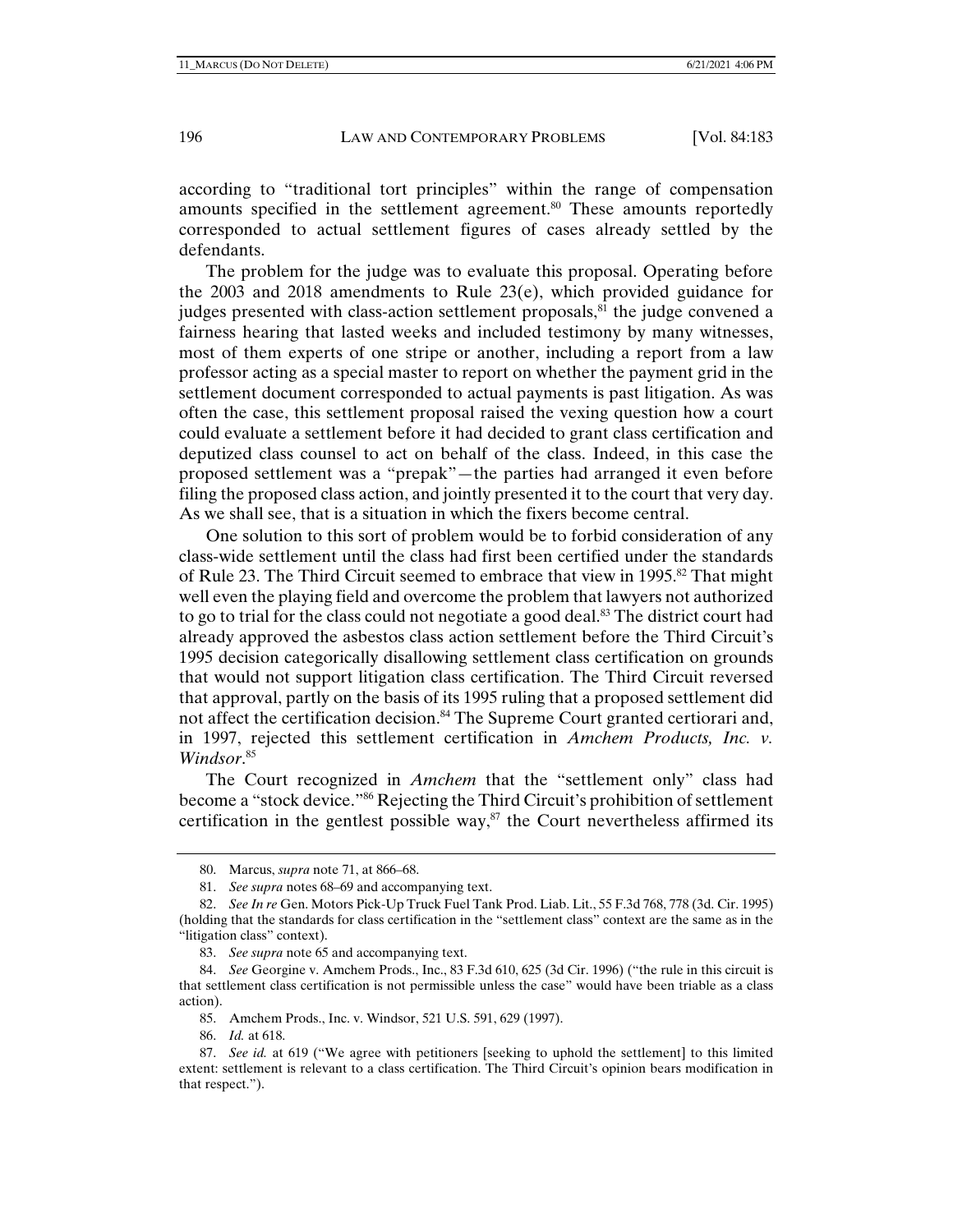judgment that approval of this settlement was improper. Even in the settlement context, class actions had to satisfy Rules  $23(a)$  and (b); being found fair, adequate, and reasonable as required by Rule  $23(e)$  did not suffice.<sup>88</sup> Despite its great detail, the settlement failed adequately to take account of the divergent circumstances of the members of this huge class—differences which precluded providing the same deal for all of them.<sup>89</sup> Moreover, the tort reform impulse behind some efforts to settle class actions sought more than the class-action rule could do:

The argument is sensibly made that a nationwide administrative claims processing regime would provide the most secure, fair, and efficient means of compensating victims of asbestos exposure. Congress, however, has not adopted such a solution. And Rule 23, which must be interpreted with fidelity to the Rules Enabling Act and applied with the interests of absent class members in close view, cannot carry the large load [the proponents of the settlement] and the district court heaped upon it.<sup>90</sup>

Rule 23 might have been amended to provide some additional support for settlement class actions, but that did not happen.<sup>91</sup> Settlement class certifications did not end either, and courts continue to consider them in mass tort as well as other sorts of class actions. Some academics continue to campaign instead for a flat rejection of the settlement class action, something like what the Third Circuit's ruling endorsed.<sup>92</sup> That also did not happen.

But the larger momentum of mass tort litigation has shifted to the MDL arena. From the mass tort perspective, MDL had been something of a sleeper, to

As the Third Circuit recognized in 1986, the unevenness of outcomes through the courts made such an administrative approach inviting;

Results of jury verdicts are capricious and uncertain. Sick people and people who died a terrible death from asbestos are being turned away from the courts, while people with minimal injuries who may never suffer severe asbestos disease are being awarded hundreds of thousands of dollars, and even in excess of a million dollars. The asbestos litigation often resembles the casinos 60 miles east of Philadelphia, more than a courtroom procedure.

*In re* Sch. Asbestos Litig., 789 F.2d 996, 1001 (3d Cir. 1986) (quoting the lament of a Philadelphia state court judge).

 <sup>88.</sup> *See id.* at 620–21 ("Rule 23(e) on settlement of class actions . . . was designed to function as an additional requirement, not a superseding direction."). Indeed, some of the rule's requirements, particularly guarding against conflicts of interest within the class, "demand undiluted, even heightened, attention in the settlement context." *Id.* at 620.

 <sup>89.</sup> The Court stated: "Recoveries under the laws of different States spanned a wide range. Objectors assert, for example, that 15% of current mesothelioma claims arise in California, where the statewide average recovery is \$419,674 — or more than 209% above the \$200,000 maximum specified in the settlement for mesothelioma claims not typed 'extraordinary.'" *Id.* at 610 n.14.

 <sup>90.</sup> *Id.* at 628–29; *see also id.* at 603 (describing the settlement agreement as "[a]n exhaustive document exceeding 100 pages [which] presents in detail an administrative mechanism and a schedule of payments to compensate class members who meet defined asbestos-exposure and medical requirements").

 <sup>91.</sup> In 1996, in the wake of the Third Circuit's categorical ruling against settlement class certification, the Advisory Committee on Civil Rules published a proposal to adopt a Rule 23(b)(4), dealing with certification solely for settlement. *See* Proposed Amendment to the Federal Rules, 167 F.R.D. 523, 559 (1996). After the *Amchem* decision, this amendment was not pursued. Instead, in 2003 and 2018, Rule  $23(e)$  was amended to deal with the procedures to be used in reviewing proposed class-action settlements.

 <sup>92.</sup> *See* Howard Erichson, *The Problem of Settlement Class Actions*, 82 GEO. WASH. L. REV. 951, 988 (2014) ("It is time to abandon the settlement class action.").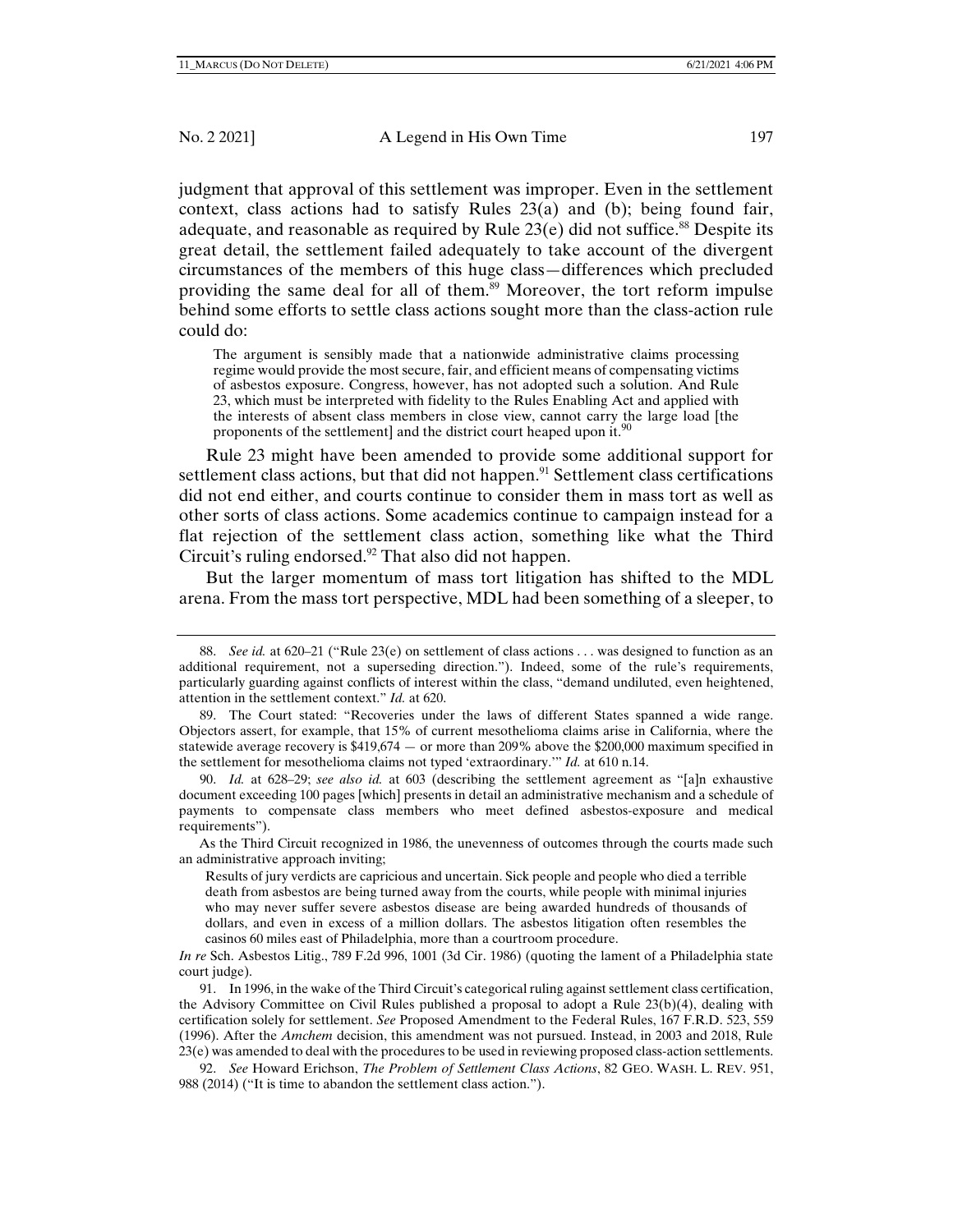use Professor Resnik's word from 1991.<sup>93</sup> For the first few decades of its existence after the MDL statute was adopted in 1968, its high profile cases were securities fraud and antitrust actions, often including class actions. Perhaps people should have been focused on mass torts during that period also. As Professor Resnik noted in 1995, "in the first six years of the MDL, about a quarter of the MDL litigations centralized were mass torts. In the following ten years, about a third of the classes certified were mass torts."94 In the wake of *Amchem*, the emergence of mass tort MDL proceedings was said to have occurred because mass tort class certification had become more difficult to obtain.<sup>95</sup>

For some time, this evolution of MDL was seen by many to be an offshoot of the original conception—perhaps even a deviation. The initial informal success that led to the passage of the MDL Act, for example, had been in the *Electrical Equipment* cases, and it had grown somewhat prominent in antitrust and securities litigation—often class actions had not been so prominent in mass tort litigation.<sup>96</sup> Moreover, though the possibility that the class action could be used for mass torts excited fierce debates in the drafting of the 1966 amendment to Rule  $23$ ,  $\frac{97}{7}$  the adoption of the MDL statute seemed to involve no contemplation of the use of that statute for similar purposes.<sup>98</sup> The upsurge of MDL mass tort litigation seemed almost to be an invention of creative plaintiff lawyers and transferee judges.

Professor Bradt's recent work shows that this perception was wrong, at least in terms of the actual expectations of the judicial drafters of the statute.<sup>99</sup> Despite their low profile, the drafters had high aspirations: "The drafters believed that their creation would reshape federal litigation and become the primary mechanism for processing the wave of nationwide mass-tort litigation they predicted was headed the federal courts' way."100 Moreover, even though the judicial management movement was only beginning to sprout, "these judges believed deeply that control of these cases could not be left in the hands of the parties or their attorneys—or even in the hands of federal judges scattered

 95. *See generally* Edward Sherman, *The MDL Model for Resolving Complex Litigation if a Class Action is Not Possible*, 82 TULANE L. REV. 2205, 2206–07 (2008) (asserting that "increasingly stringent requirements for class certification" had made MDL transfer and consolidation "an attractive procedural mechanism for dealing with this problem").

 96. For a general overview, see Richard Marcus, *Cure-All for an Era of Dispersed Litigation? Toward a Maximalist Use of the Multidistrict Litigation Panel's Transfer Power*, 82 TULANE L. REV. 2245 (2008).

97. *See supra* notes 62–63 and accompanying text.

 99. *See* Andrew Bradt, *"A Radical Proposal": The Multidistrict Litigation Act of 1968*, 165 U. PA. L. REV. 831 (2017) (arguing the drafters intended this use for MDL).

 <sup>93.</sup> Judith Resnik, *From "Cases" to "Litigation*,*"* 54 LAW & CONTEMP. PROBS. Summer 1991, at 5, 47.

 <sup>94.</sup> Judith Resnik, *Aggregation, Settlement, and Dismay*, 80 CORNELL L. REV. 918, 928–29 (1995). This article emerged from a 1994 symposium about the lower court ruling that the Supreme Court addressed in 1997 in *Amchem*.

 <sup>98.</sup> *See* Linda Mullenix, *Aggregate Litigation and the Death of Democratic Dispute Resolution*, 107 NW. U. L. REV. 511, 552 (2013) (referring to the relative inconspicuousness of MDL litigation).

 <sup>100.</sup> *Id.* at 839.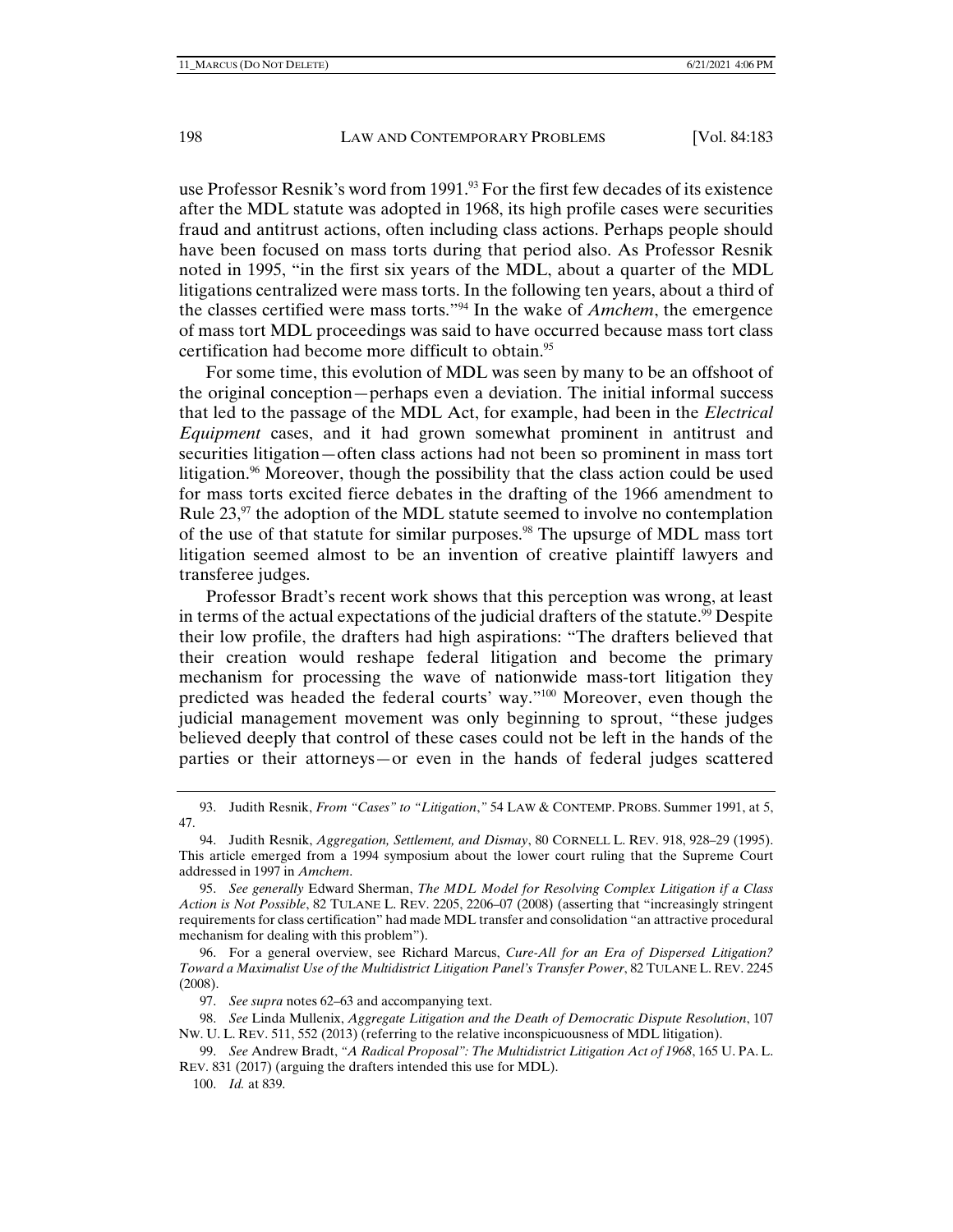throughout the country committed to what the judges considered outmoded norms of party control of the litigation process."<sup>101</sup>

#### V

#### THE EMERGENCE OF THE FIXERS

The case management movement of the 1960s and 1970s, and the learning of the public law experience of the 1970s, coupled with the rising popularity of ADR efforts in the 1980s, contributed to the need for judicial support from fixers like Francis McGovern. Initially, the mass tort class action prompted a reassessment of the individualistic cast of American litigation. As the Fifth Circuit said in upholding certification of an asbestos class action in 1986 (citing academic work by Francis McGovern), "the current volume of litigation and more frequent mass disasters" meant that "courts are now being forced to rethink the alternatives and priorities of litigation management," and forecast that "we may be forced to abandon repetitive hearings and arguments for each claimant's attorney."102 This attitude sounds exactly like the attitude of the framers of the MDL statute two decades before.103

So if one puts together the procedural innovations made available by the 1966 amendment of Rule 23 and the adoption of the MDL statute, one is left with mass tort litigation that results in deals arguably brokered by judges, or at least deals that judges are required to approve to make them binding. In class actions, the judges have a responsibility under Rule  $23(e)$  to confirm that the deals are fair, reasonable, and adequate. In MDL litigation, it is widely acknowledged that transferee judges regard global settlements as a prime goal, and the need to remand at the end of the pretrial phase as something of a failure.104 As Professor Hensler said in 1989, "[i]n the past half-dozen years, we have seen a revolution in thinking about mass toxic torts."105 That was when the class action was the predominant method; the expansion of MDL might be said to have magnified this process.

In class actions, at least, judges had formal power to review and evaluate proposed settlements. The judges' problem, however, is that they are ill equipped to ensure that these are good deals. They might rely on class members to object, and thereby create the customary adversarial atmosphere for a judicial decision. But particularly when the individual stakes are limited, objectors can't be relied

 <sup>101.</sup> *Id.* at 834.

 <sup>102.</sup> Jenkins v. Raymark Indus., 782 F.3d 468, 473 (5th Cir. 1986).

 <sup>103.</sup> *See supra* notes 100–101 and accompanying text.

 <sup>104.</sup> *See, e.g.*, DeLaventura v. Columbia Acorn Tr., 417 F. Supp. 2d 147, 152 (D. Mass. 2006) ("It is almost a point of honor among transferee judges . . . that cases so transferred shall be settled rather than sent back to their home courts for trial."); *see also* Abbe Gluck, *Unorthodox Civil Procedure: Modern Multidistrict Litigation's Place in the Textbook Understandings of Procedure*, 165 U. PA. L. REV. 1669, 1673 (2017) (quoting a judge as saying: "It's the culture of transferee courts. You have failed if you transfer it back.").

 <sup>105.</sup> Deborah Hensler, *Resolving Mass Toxic Torts: Myths and Realities*, 1989 U. ILL. L. REV. 89, 89 (1989).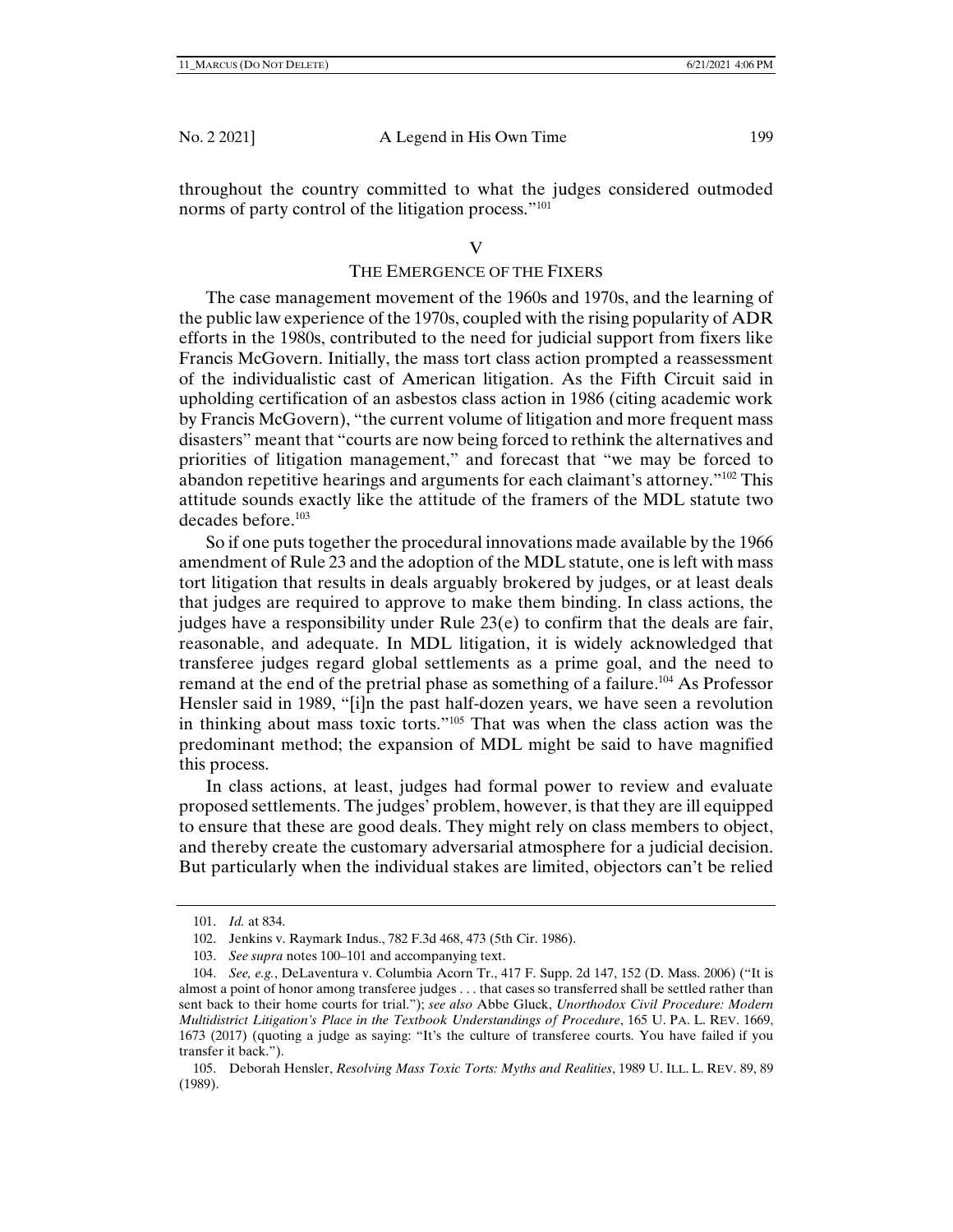upon. Indeed, when objector status was recognized in the rules in  $2003^{106}$  and the Supreme Court held that class members who objected could appeal approval of the settlement,<sup>107</sup> the way was open for unscrupulous objectors to exploit their ability to delay final approval of a settlement and extract a payoff to withdraw objections or appeals.108

If the class members themselves could not be relied upon, and the parties were united in support of the settlement, where was a judge to look? And if settlement was a desirable outcome, how could the judge (perhaps acting as a fiduciary to the class<sup>109</sup>) advance toward that goal? The experience Professor Chayes described in the mid 1970s suggested a solution—deploying fixers to explore and develop settlement proposals.<sup>110</sup> Perhaps the first prominent example of that sort of effort was in the Agent Orange class action, in which Judge Weinstein appointed special masters (including Ken Feinberg) to engage in shuttle diplomacy about a possible settlement.<sup>111</sup> If that was the beginning, that model has grown enormously. As Professor Burch recently noted, in the MDL setting special masters have become "an entire industry that thrives upon masstort settlements."<sup>112</sup>

Mass tort litigation is increasingly dependent upon MDL centralization. As Dean Klonoff has observed, "the entire success or failure of an entire category of litigation may turn on whether the cases are centralized in an MDL."113 Professor Noll proposes that "MDL is not simply a super-sized version of the litigation that

Interestingly, Judge Weinstein had prior experience with a special master in the sort of litigation that Professor Chayes was describing in his 1976 article at the very time Chayes was writing his article. In 1972, students at a public Coney Island junior high school sued to desegregate the school. After a long trial, Judge Weinstein held that illegal discrimination had occurred. But the academic segregation appeared closely tied to residential segregation. So, the judge appointed his former Columbia Law School colleague Professor Curtis Berger, a specialist in urban housing matters, to be a special master investigating ways to counter the residential segregation. *See* Curtis Berger, *Away From the Courthouse and Into the Field: The Odyssey of a Special Master*, 78 COLUM. L. REV. 707 (1978). Berger submitted a report, but the judge did not adopt the master plan he proposed, leaving him "initially angry and resentful." *Id.* at 733. Later, his attitude subsided, in part because he realized that implementing his plan would have required that someone "monitor every detail of the plan's execution," an undertaking that "would have meant a five-year involvement by the court and its delegate in every aspect of a massive real estate development." *Id.* at 735. At least this experience, then, would not have made the judge enthusiastic about employing special masters in the way Chayes described.

112. Burch & Williams, *supra* note 4, at 2224.

 113. Robert Klonoff, *The Judicial Panel on Multidistrict Litigation: The Virtues of Unfettered Discretion*, 89 UMKC L. REV. (forthcoming 2021) (manuscript at 4).

 <sup>106.</sup> *See* Fed. R. Civ. P. 23(e)(5) ("Any class member may object to the proposal if it requires court approval.").

 <sup>107.</sup> *See* Devlin v. Scardaletti, 536 U.S. 1, 10 (2002) (holding "class members [are] allowed to appeal the approval of a settlement when they have objected at the fairness hearing").

<sup>108.</sup> In the 2018 amendments to Rule  $23(e)(5)$ , an effort was made to prevent or curtail this activity by forbidding such payoffs unless the district court that approved the settlement also approved the payoff.

 <sup>109.</sup> *See supra* note 67 and accompanying text.

 <sup>110.</sup> *See supra* note 20 and accompanying text.

 <sup>111.</sup> For a thorough examination of this settlement promotion effort, see PETER SCHUCK, AGENT ORANGE ON TRIAL (1986). For an examination of the lessons for procedure from that book, see Richard Marcus, *Apocalypse Now?*, 85 MICH. L. REV. 1267 (1987).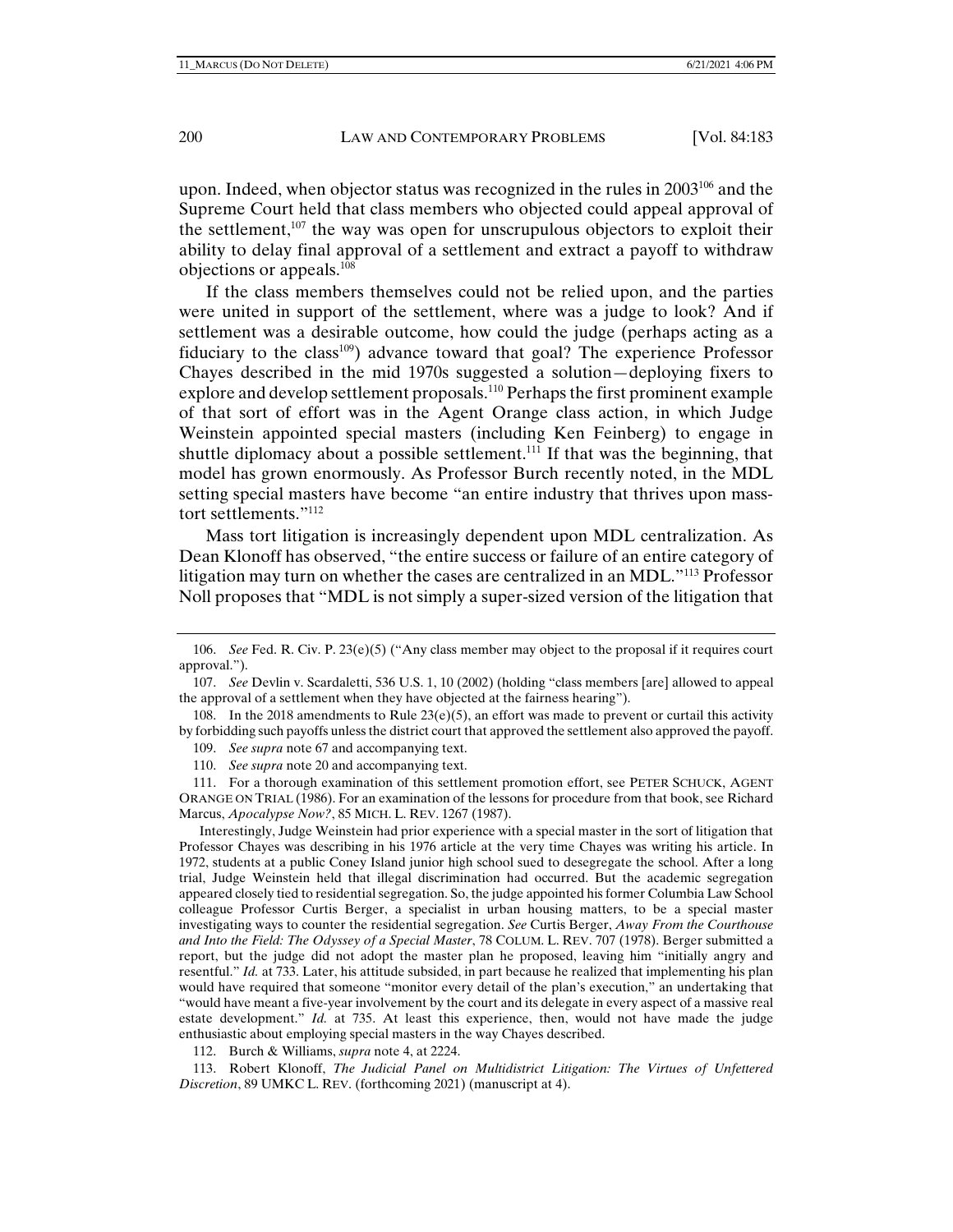takes place every day in federal court, but a form of public administration that blends tools of ordinary litigation with tools of institutional design more commonly found in programs such as Social Security."114 This sounds strikingly like what Professor Kaplan (author of the 1966 Rule 23 amendments) said more than 50 years ago about class actions. He observed that "[t]here are some who are repelled by these massive, complex, unconventional lawsuits because they call for so much judicial initiative and management."<sup>115</sup> The critics then argued that "it all belongs not to the courts but to administrative agencies."116 As Professor Noll suggests, perhaps MDL is the 21st century vehicle for judicial agency action.

But judges are not administrative agencies, and they don't have staffs of experts and assistants to implement administrative policy. In place of that, judges in institutional reform litigation of necessity had to rely on outside assistance. So also, in mass tort litigation—both MDL and class action cases—judges have followed the lead of Judge Weinstein in the Agent Orange litigation and enlisted outside support. Indeed, one can even see it as a return to an early American model. Professor Kessler's recent book traces the evolution of evidence gathering in the New York courts in the first half of the 19th century, finding that initially they aspired (on the model of the Courts of Equity in England) to control that process, but that toward mid-century the lawyers were able to take over in part because the judges simply did not have the personnel to do the evidencegathering.<sup>117</sup> The limits on judicial capacity (as described by Professor Chayes<sup>118</sup>) may be the most important considerations.

While recognizing that such outsiders were "once the workhorses for managing institutional reform outside the court context,"119 Professor Burch criticizes this reliance on outsiders in mass tort litigation. To a significant extent, her criticisms build on the critique Professor Resnik offered regarding managerial judging in 1982.<sup>120</sup> There are valid concerns about the role of these recruits (or volunteers, one might better say, for they often are very well paid).<sup>121</sup>

Professor Burch's recent article effectively raises these concerns, largely along the lines that were first raised when judicial management became widespread in the 1980s.<sup>122</sup> For one thing, there is a risk of creating a

 <sup>114.</sup> David Noll, *MDL as Public Administration*, 118 MICH. L. REV. 403, 407 (2019).

 <sup>115.</sup> Benjamin Kaplan, *A Prefatory Note*, 10 BOS. COL. IND. & COM. L. REV. 497, 500 (1969).

 <sup>116.</sup> *Id.*

 <sup>117.</sup> *See* AMALIA KESSLER, INVENTING AMERICAN EXCEPTIONALISM: THE ORIGINS OF AMERICAN ADVERSARIAL CULTURE, 1800–1877 86–107 (2017) (describing the shift in the New York Court of Chancery from reliance on testimony taken by court masters to live testimony taken by adversarial lawyers).

 <sup>118.</sup> *See supra* note 20 and accompanying text.

 <sup>119.</sup> Burch & Williams, *supra* note 4, at 2139.

 <sup>120.</sup> *See* Judith Resnik, *Managerial Judges*, 96 HARV. L. REV. 374 (1982).

 <sup>121.</sup> For a very thoughtful examination on this subject from the mid-1980s, see Wayne Brazil, *Special Masters in Complex Cases: Extending the Judiciary or Reshaping Adjudication*, 53 U. CHI. L. REV. 394 (1986).

 <sup>122.</sup> *See* Burch & Williams, *supra* note 4, at 2140-41.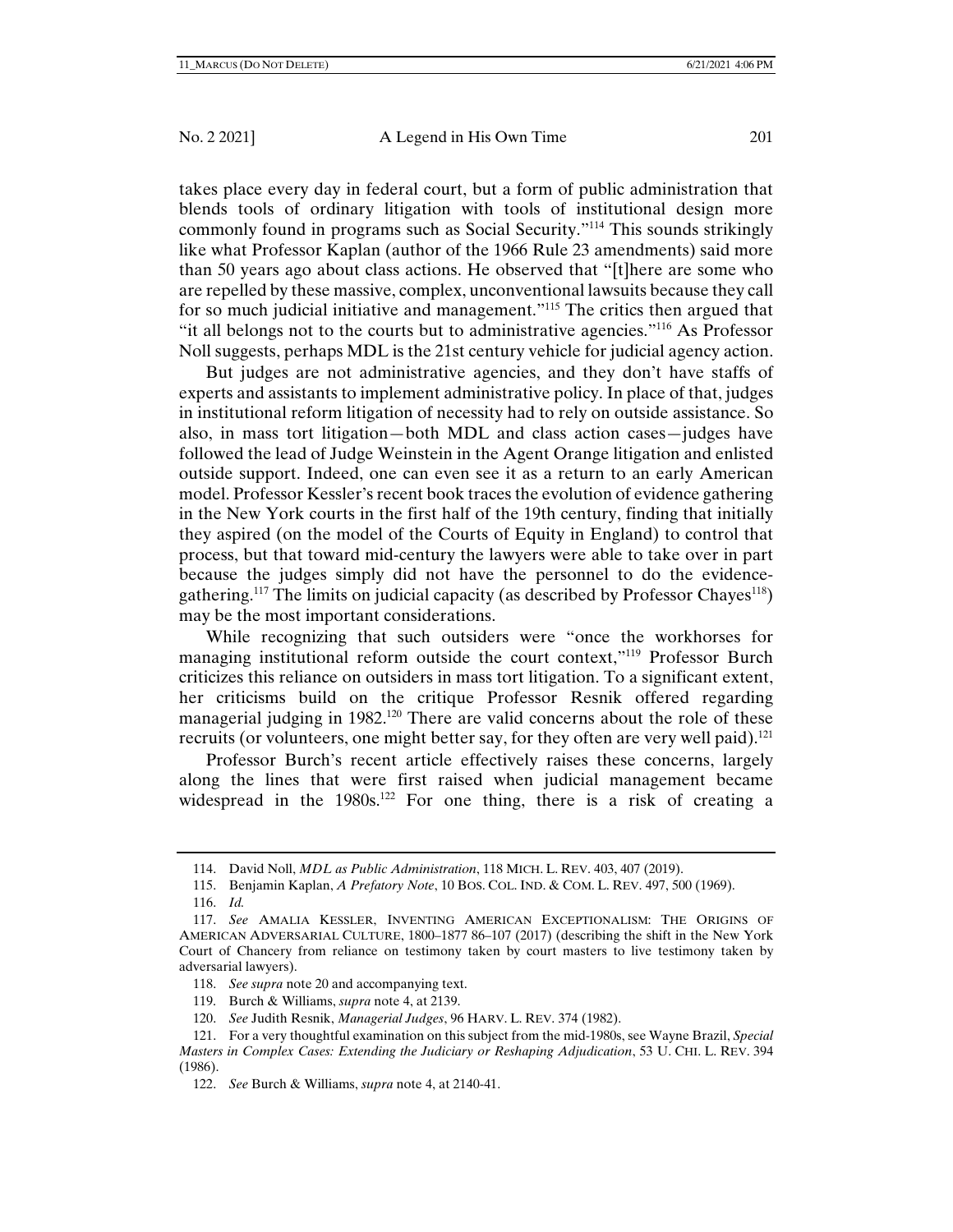"bureaucratic judiciary."<sup>123</sup> Of course, to the extent mass tort litigation should be regarded as more akin to bureaucratic engagement than ordinary adjudication,  $124$ that may miss the mark in Professor Noll's view. Additionally, these tailored procedures have been challenged as ad hoc, and therefore a deviation from the commitment of the Federal Rules to trans-substantive procedure—another hobby horse since the 1980s.<sup>125</sup> At least with regard to MDL mass tort litigation, Professor Noll has responded that ad hoc procedure is central to the design of section 1407 and MDL's ability to resolve complex litigation.<sup>126</sup>

All in all, the current debate therefore prompts a distinct sense of déjà vu for those who have been observing the academic scene over the past few decades. There can be no denying that the concerns raised are genuine. Just as worries about using Rule 23 as a tool to modify or side-step otherwise applicable tort law is a genuine concern,  $127$  so also is it somewhat unnerving to contemplate recruits from the private sector designing substitutes for tort law rules. That sense of alarm can rise, compared to arrangements overseen by Article III judges, because the elite cadre of people like Francis McGovern who are at the forefront of this activity might desire to please the hiring lawyers in hopes of getting further assignments.<sup>128</sup> Even with judges, there are legitimate concerns about incurring judicial displeasure.<sup>129</sup>

The response to these overall concerns about managerial judging has been pragmatic, not theoretical. Thus, responding to Professor Resnik in the 1980s, Chief Judge Peckham of the Northern District of California, a prime advocate of case management, argued "that our adversarial system has run amok and that the movement toward judicial oversight represents an effort to preserve the best qualities of that system."130 That pragmatic orientation also explains the judiciary's receptivity to highly qualified judicial adjuncts like Francis McGovern. As the Committee Note to the 2018 amendments to Rule 23(e) observes concerning the judge's responsibility to determine whether a proposed classaction settlement was negotiated in a proper manner, "the involvement of a neutral or court-affiliated mediator or facilitator in those negotiations may bear on whether they were conducted in a manner that would protect and further the

127. *See supra* text accompanying notes 71–73; 91.

 <sup>123.</sup> *See* Resnik, *supra* note 120, at 437; *see also* Owen Fiss, *The Bureaucratization of the Judiciary*, 92 YALE L.J. 1442 (1983).

 <sup>124.</sup> *See supra* text accompanying note 114.

 <sup>125.</sup> For discussion, *see* Richard Marcus, *Of Babies and Bathwater: The Prospects of Procedural Progress*, 59 BROOK. L. REV. 761, 776–79 (1993) (discussing "The Trans-substantivity Tangle").

 <sup>126.</sup> *See* Noll, *supra* n.114, at 409; *see also* Pamela Bookman & David Noll, *Ad Hoc Procedure*, 92 N.Y.U. L. REV. 767 (2017) (offering additional thoughts about ad hoc procedure).

 <sup>128.</sup> *See* Burch & Williams, *supra* note 4, at 2145–46.

 <sup>129.</sup> *See* Resnik, *supra* note 120, at 425 (referring to the risk "litigants who incur the [managerial] judge's displeasure may suffer judicial hostility or even vengeance with little hope of relief").

 <sup>130.</sup> Robert Peckham, *A Judicial Response to the Cost of Litigation: Case Management, Two-Stage Discovery Planning and Alternative Dispute Resolution*, 37 RUTGERS L. REV. 253, 265 (1985); *see also* Richard Marcus, *The New Role of American Judges: Reining in the American Litigator*, 27 HASTINGS INT'L & COMP. L. REV. 3 (2003) (noting the role of judges in the adversarial system).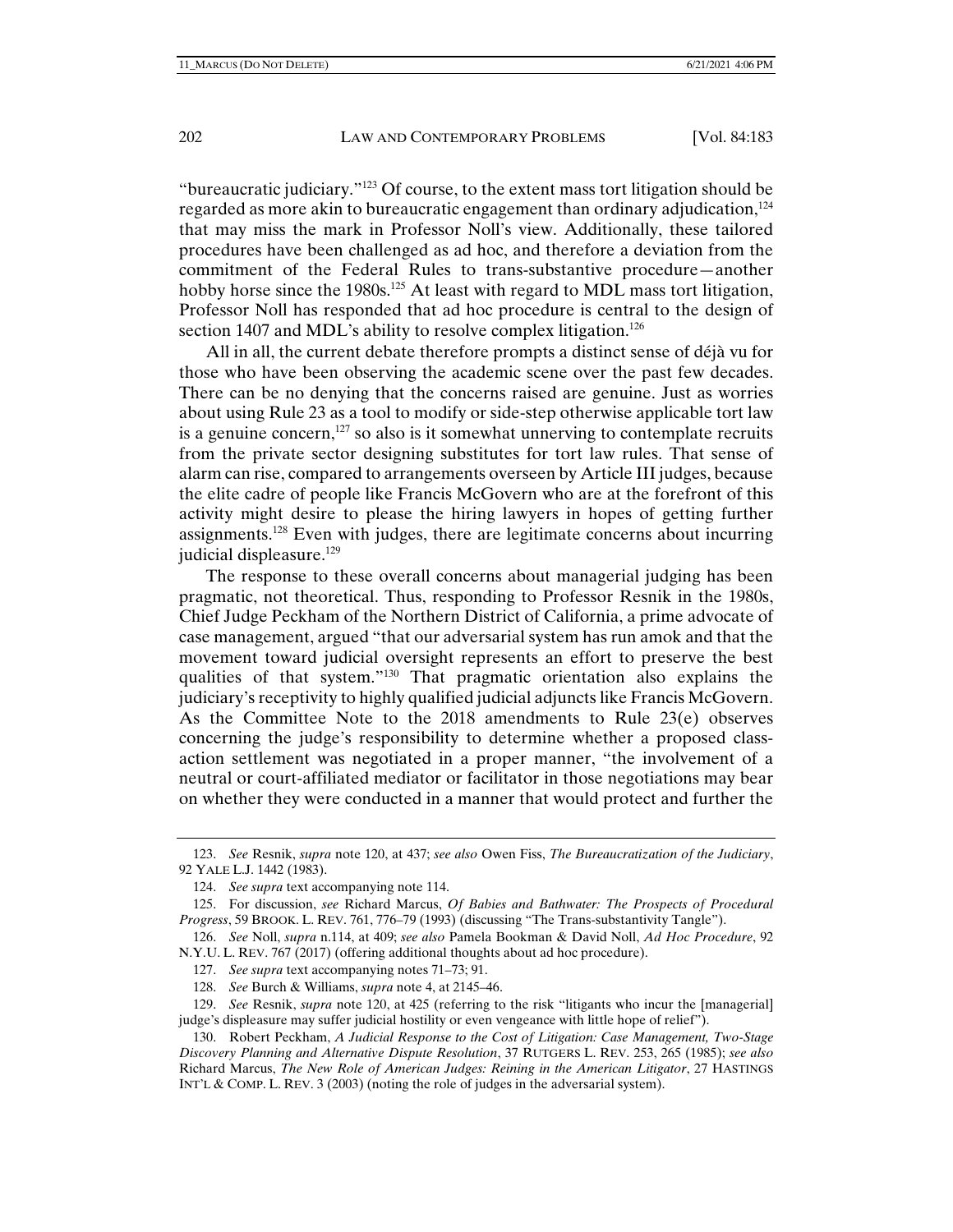class interests."131 It is not surprising that, confronted with such tasks as evaluating the fairness of class action (or MDL) settlements, judges would appreciate the involvement of "super neutrals."132

If the involvement of fixers like Francis McGovern would reassure judges, why would the parties favor involving them (often at significant expense)? One piece of evidence of lawyers' support for involvement is the 2019 adoption by the ABA of a resolution providing guidelines urging that appointment of special masters become "an accepted part of judicial administration in complex litigation."133 A thoughtful recent article by Professor Baker sheds light on this impulse and underscores the pragmatic considerations that may be central to it. Addressing mass tort settlements of inventory claims (bundles of claims represented by the same lawyer or law firm) for a lump sum amount, she focuses on why involving special masters is often a feature of the allocation of settlement funds among claimants.

Professor Baker's initial perplexity was about the disappearing defendant feature of such inventory settlements—the defendant drops out of the picture once the deal is struck and eschews any interest in the allocation of the overall settlement proceeds among the plaintiff firm's clients. That's understandable in the sense that the defendant mainly wants to put the litigation in the rear view mirror.134 But the defendant may affirmatively *want* the allocation to be done by somebody other than the plaintiff lawyer.<sup>135</sup> In part, that may reassure the settling defendant that if something goes awry in the administration of the fund it will not be sued or the claimants will seek to have it set aside.136 Moreover, since the claimants normally may refuse to participate in the settlement, the defendant may hope the involvement of a master will deter "opt outs."<sup>137</sup>

Professor Baker also examines why plaintiff counsel would welcome the involvement of a special master to determine settlement allocation. One reason is that counsel may believe that the involvement of a master protects them from liability for the allocation.138 Another is that if the lump sum settlement involves clients represented by different lawyers or law firms, having a special master

 135. "Sometimes the defendant will require a provision in the settlement agreement mandating that plaintiffs' counsel retain an allocation special master." *Id*. at 1173.

136. *Id*. at 1174–75.

 <sup>131.</sup> FED. R. CIV. P. 23(e) 2018 amendments Committee Note.

 <sup>132.</sup> *See* Baker, *supra* note 3, at 1165 n.37.

 <sup>133.</sup> *See* Am. B. Ass'n, *Resolutions with Reports to the House of Delegates*, Res. 100 (Jan. 2019).

 <sup>134. &</sup>quot;[T]he defendant has no reason to care about the allocation of the total settlement fund among the covered claimants. Its sole concern is to obtain as much closure as possible without in effect funding a continuing war against itself." Baker, *supra* note 3, at 1167. What's more, getting into the allocation of the settlement funds would require extra work, as "defendant would need to review and analyze the relevant medical records and proof of use for each of the covered claimants in order to apply the allocation formula to the facts of each claimant's claim." *Id*.

 <sup>137.</sup> *See id*. at 1173 ("It is also possible that the defendant believes that the plaintiffs each will consider their settlement offers to be more 'legitimate' in some way, or more 'fair,' if they're determined by a special master rather than by plaintiffs' counsel"); *see also id*. at 1175–76.

 <sup>138.</sup> *See id*. at 1177–78. As Professor Baker says, this attitude seems to be wrong on the law.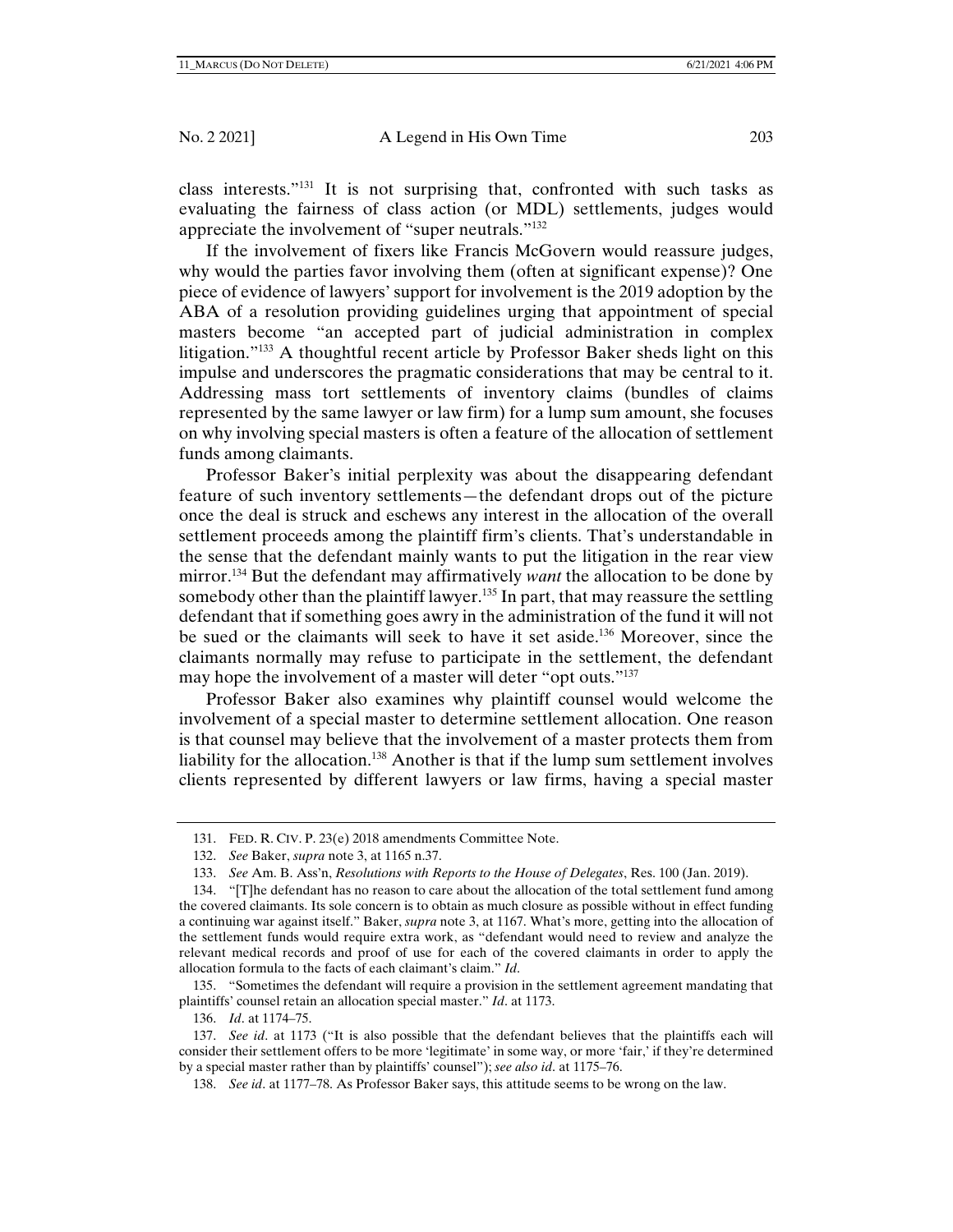involved can effectively avoid conflict between the firms or their clients.139 Additionally, in crass terms, counsel may be able to offload the task of working up the information on each claimant needed to apply the agreed formula.<sup>140</sup>

And the court can play a role in making this arrangement work by appointing the special master:

 The benefits to the individual claimants, the defendants, and plaintiffs' counsel of the special master being formally appointed by a court are an enhanced version of the same benefits that each receives when a special master allocates the settlement fund but is not formally appointed by a court. That is, to the extent a lump-sum settlement fund allocation determined by a special master is viewed by the claimants as more "legitimate" and more "fair" than an allocation determined by plaintiffs' counsel, the claimants sense of the legitimacy and fairness of the allocation may be enhanced even further when the special master has been appointed by the court.<sup>141</sup>

All of this—like the managerial judging movement more generally—is intensely pragmatic rather than focused on first principles. In varying ways, that's been the nature of the debate about managerial judging for the last several decades. This Article is no place to try to resolve that debate. But if one gives weight to the pragmatic reasons for involving court adjuncts, it becomes apparent why Francis McGovern will be missed.

Even for academics, Professor McGovern offered special qualities. To demonstrate that, one need look no further than his article for the Yale Law School conference on judicial case management in  $1985$ <sup>142</sup> This article built on his already substantial experience as a special master in complex litigation as part of what he conceived as "the first of a planned series of article designed to expand the analytic literature describing new case management techniques."<sup>143</sup> Along the way he exhibits a familiarity with a breathtaking range of scholarship, including works by Ronald Dworkin, Marc Galanter, Lon Fuller, Richard Abel, Richard Posner, Jerry Mashaw, and many others.<sup>144</sup> He recognizes that "procedures are rarely value-neutral, whether or not we believe that they should be."<sup>145</sup> He cautions that "overallegiance to traditional methods of dispute resolution can create substantial barriers to effective resolution of complex disputes,"146 ending with a clarion call:

I argue that efforts to improve dispute resolution practices . . . should be supported. Flexibility should be given to decisionmakers who, looking at a lawsuit ex ante, determine

145. *Id*. at 450.

146. *Id*. at 491.

 <sup>139.</sup> *See id.* at 1179 ("[T]he special master may be uniquely useful in expeditiously reconciling disagreements among the various plaintiffs' firms regarding which claim characteristics will be given how much weight in the categorization and valuation process.").

 <sup>140.</sup> *See id*. at 1179–80.

 <sup>141.</sup> *Id*. at 1181.

 <sup>142.</sup> *See* Francis McGovern, *Toward a Functional Approach to Managing Complex Litigation*, 53 U. CHI. L. REV. 440 (1986).

 <sup>143.</sup> *Id*. at 441. Unfortunately, it does not appear that McGovern entirely realized this goal. For example, he cites an unpublished manuscript entitled "Measuring Procedural Change (1986)" that was seemingly never published. *See id*. at 452 n.48.

 <sup>144.</sup> *See id*. at 440–56.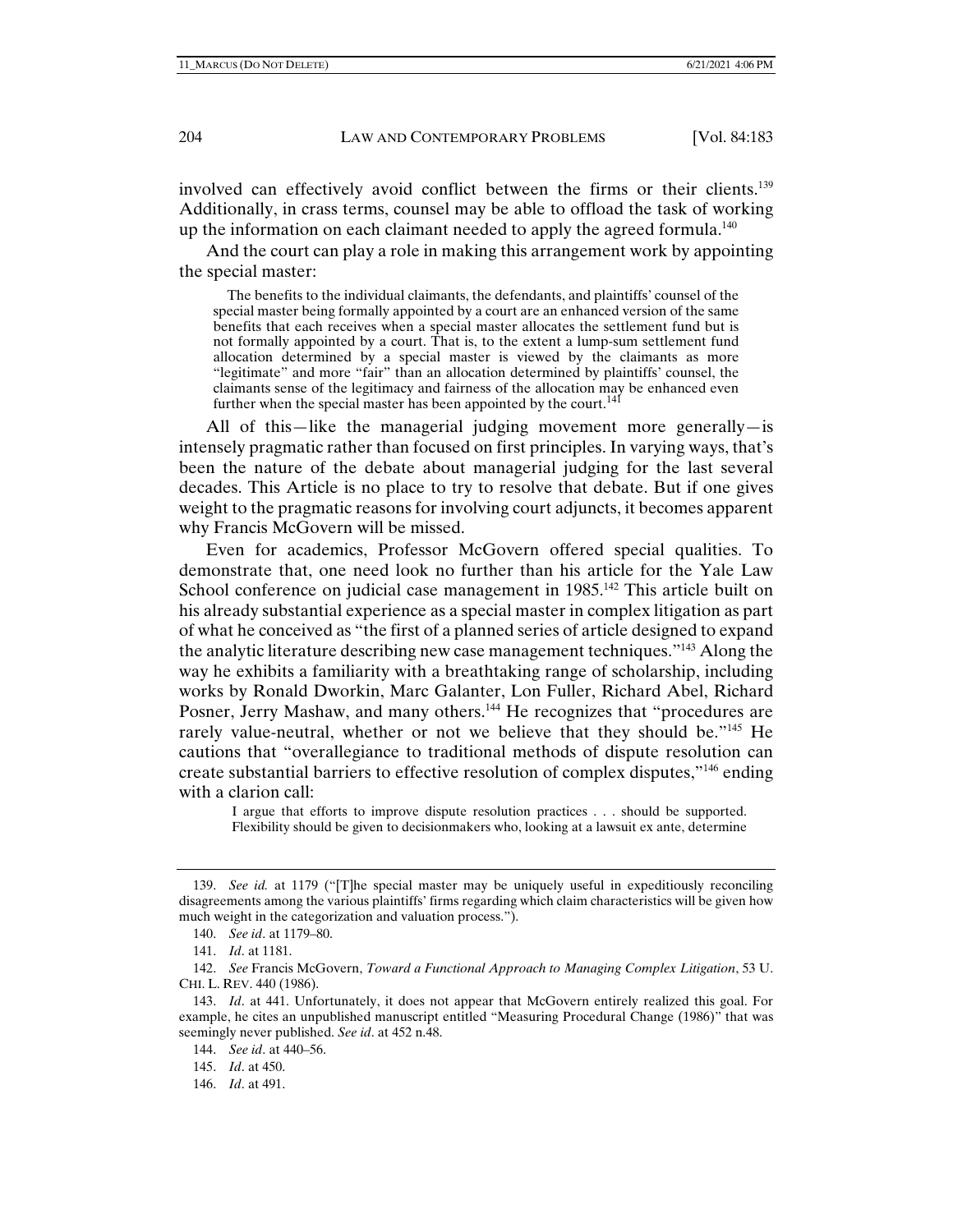that reasonable men would agree that the net benefits from an alternative approach exceed those of the existing system. Armed with principles, methodology, exuberant skepticism, and an openness to public scrutiny, the movement toward managerial judging and alternative dispute resolution can assist our transition into the next era of the administration of justice.<sup>147</sup>

Even those academics suspicious of more active judicial management should support McGovern's goal. That academic reaction explains to me why the academics mourn his passing.

#### VI

# CONCLUSION—IN PRAISE OF PRAGMATISTS

Perhaps what the fixers manage to do for the judges and the lawyers should really be controlled and directed by legislators or other actors. To the extent the proceduralists end up being critical players in the mix, one might be tempted to agree with Jack Coffee: "Just as war is too important to be left to generals, civil procedure—with apologies to Clemanceau—is too important to be left to proceduralists."148 Maybe one could add that mass tort litigation is too important to leave to the judges. After all, the inclination of contemporary civil procedure is toward judicial discretion.<sup>149</sup>

But Francis McGovern would likely not sign onto this critique of the project to which he devoted a considerable portion of his life. Introducing a symposium issue in this publication over 30 years ago, he noted a need "to develop a cottage industry of experts."150 As he noted a quarter century ago, we properly rely on "the amazingly adaptive and recuperative powers of the common-law tort system."151 That is where the fixers become critical. As Professor Rabin has noted, "the dominant tension in achieving a satisfactory resolution of mass tort cases has been—and continues to be—a tension between our continuing impulse to do *individual justice* and in a more modern compensation-driven conception of *collective justice*."152

From this perspective, one may be inclined to agree with the rather rueful comment of Professor Issacharoff that when the Supreme Court in *Amchem* rejected the use of class action settlements to resolve the asbestos litigation

 <sup>147.</sup> *Id*. at 492–93.

 <sup>148.</sup> John Coffee, *The Regulation of Entrepreneurial Litigation: Balancing Fairness and Efficiency in the Large Class Action*, 54 U. CHI. L. REV. 877, 877 (1987).

 <sup>149.</sup> *See* Richard Marcus, *Slouching Toward Discretion*, 78 NOTRE DAME L. REV. 1561 (2003) (contrasting American procedural discretion with substantive discretion).

 <sup>150.</sup> Francis McGovern, *Foreword* to 53 LAW & CONTEMP. PROBS., Autumn, 1990, at 1. In his biographical footnote, he noted that he had already served as "the special master who wrote the DDT allocation and distribution plan; one of three arbitrators who decided upon the implementing rules for the Manville Property damage claims resolution facility; an advisor to the bankruptcy court in the early stages of implementation of the Manville Personal Injury Settlement Trust; and the court-appointed expert who drafted the UNR and Amatex claims resolution facilities in their respective bankruptcy courts." *Id.* at n.\*.

 <sup>151.</sup> Francis McGovern, *Looking to the Future of Mass Torts*, 80 CORNELL L. REV. 1022, 1022 (1995).

 <sup>152.</sup> Robert Rabin, *Continuing Tensions in the Resolution of Toxic Harm Cases*, 80 CORNELL L. REV. 1037, 1040 (1995).